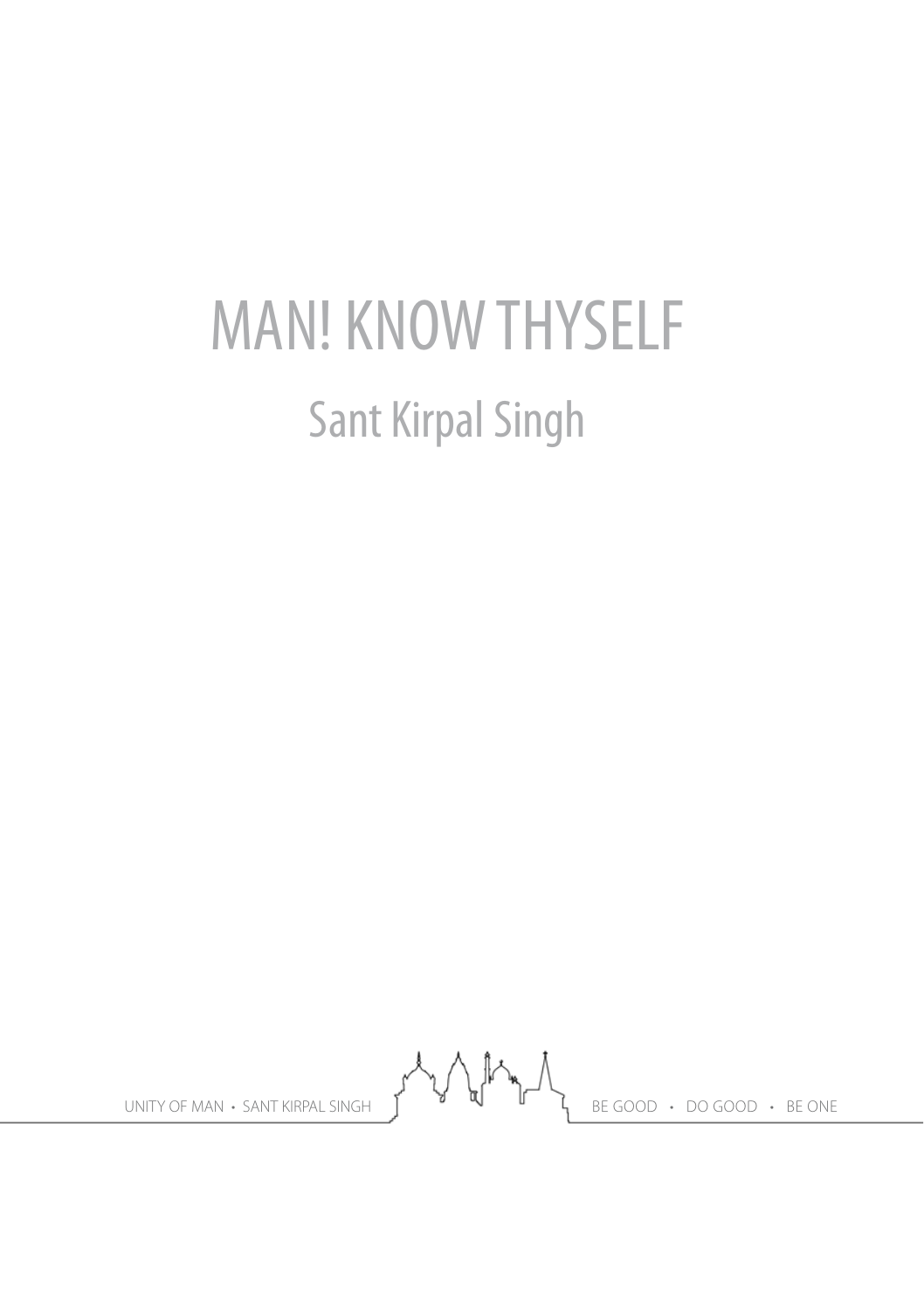The original text was revised slightly by Sant Kirpal Singh in 1970 The 1954 original recording of this talk is available as Mp3 at:

#### **http://audio.sant-kirpal-singh.org**

Imprint: **UNITY OF MAN – Sant Kirpal Singh** Verein zur Verbesserung der menschlichen Beziehungen Steinklüftstraße 34 5340 St. Gilgen – Austria / Europa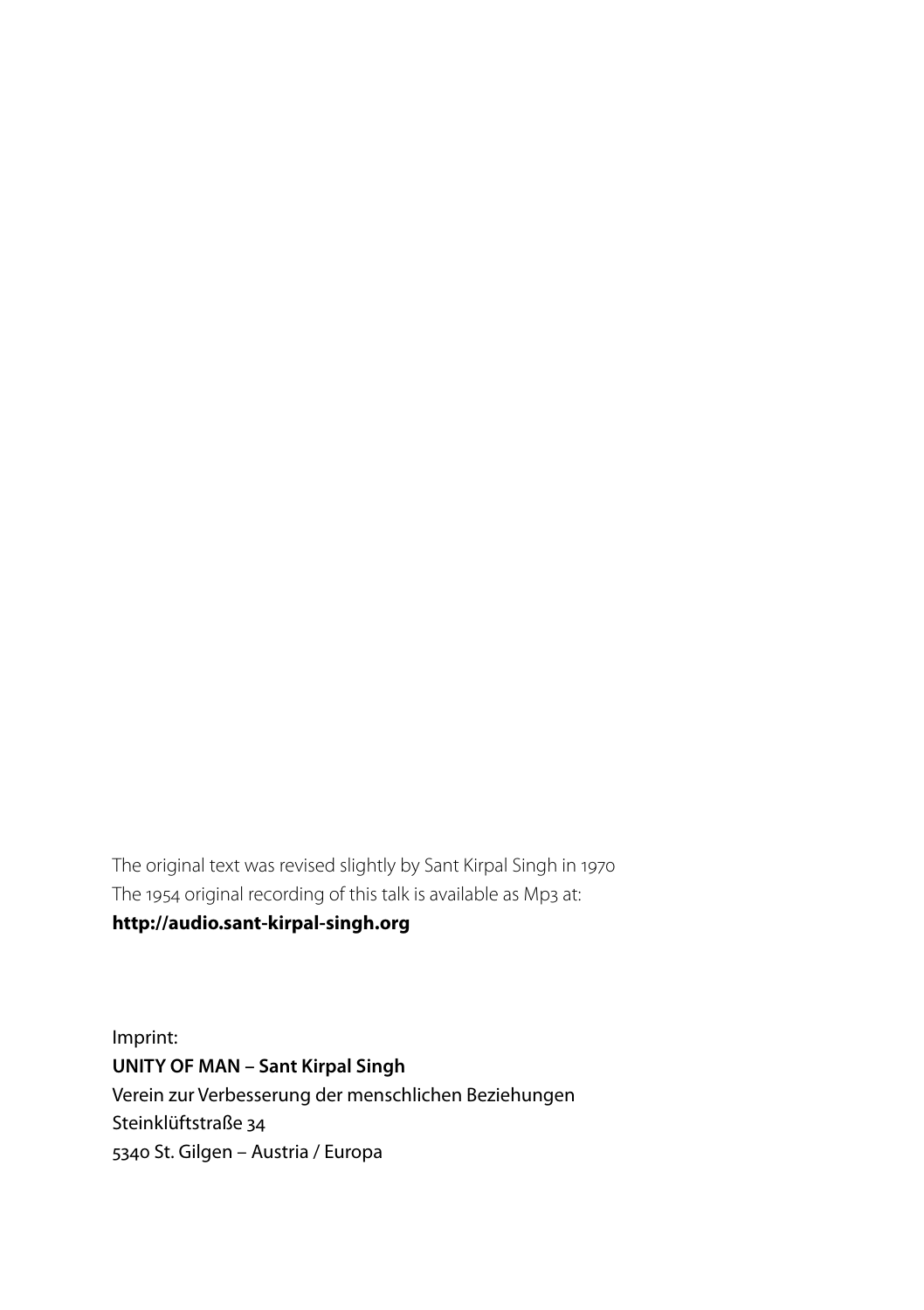# Man! Know thyself

### By Sant Kirpal Singh

When I came for the first time in 1955, I sent out one pamphlet, "Man, know thyself", and the world invited me without seeing me on the small pamphlet. Many simple things appeal to everybody, I think.

Sant Kirpal Singh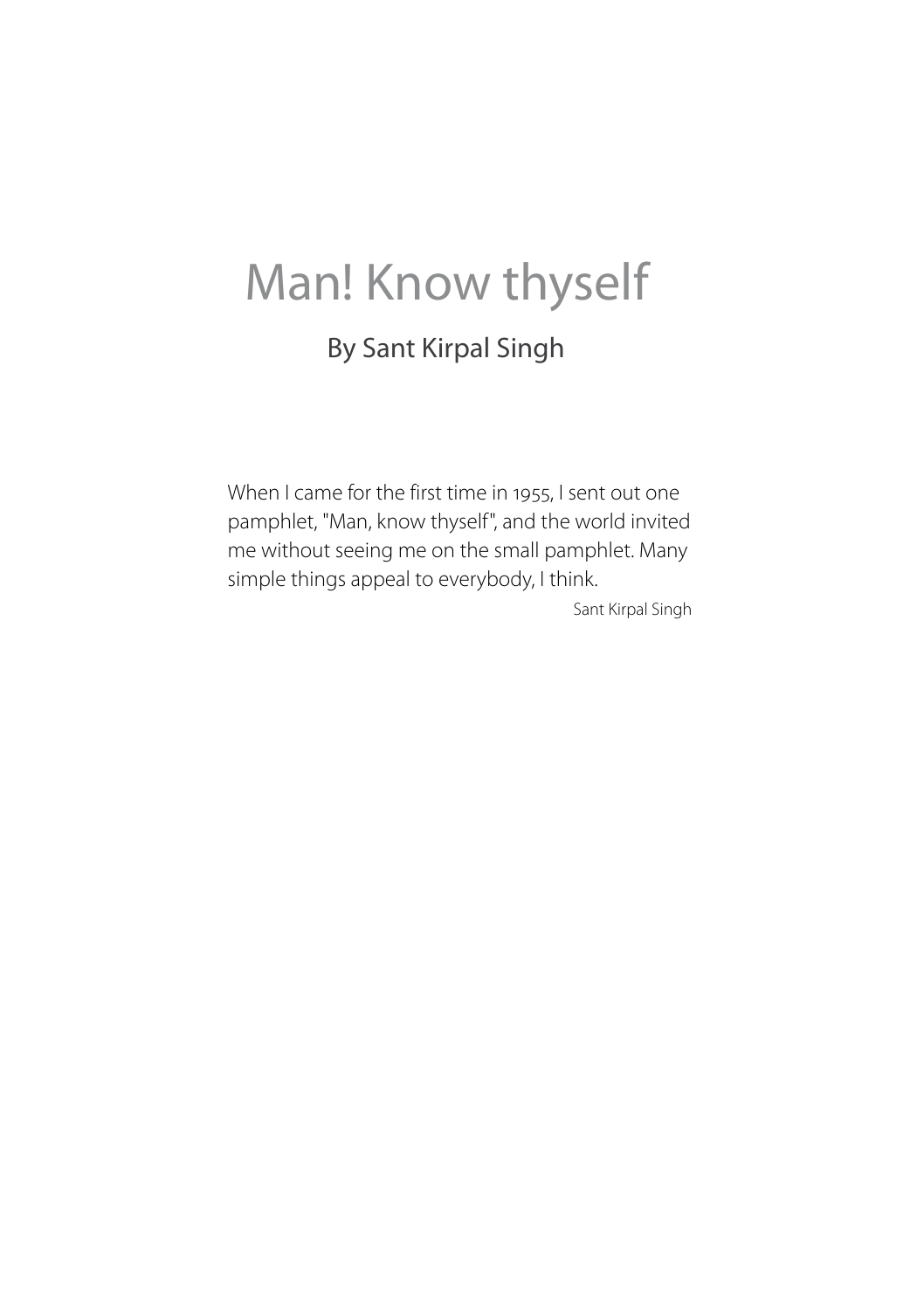

Kingal Swift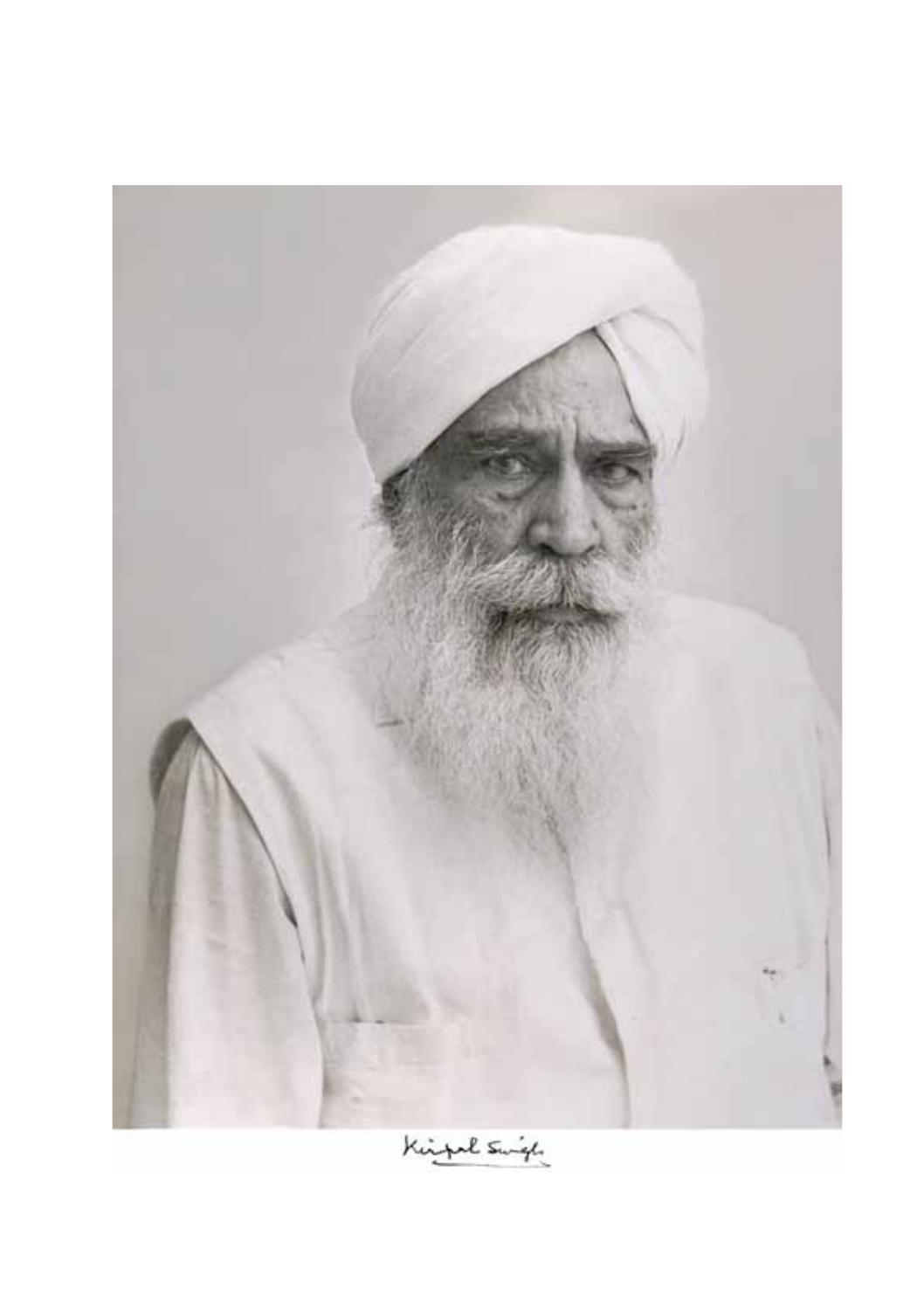#### What is the greatest study of man?

Is it theology? I would say no. Is it knowing the law of Blackstone and other great men who came in the past? Even then the answer will be no. Is it the study of works of men like Shakespeare, Milton, Dickens, Burns? No. Is it occultism or Buddhism or Christianity or Sikhism or any other social religion that we may study? Are such works the greatest aim of man's study? Again I would say that the answer is no. Why?

If you become conversant with all the scriptures left by the Masters, what do they speak of? "Man, know thyself." So, knowing man, both his outer and inner aspects, is the greatest study for us. The greatest study of man is man.

Sant Kirpal Singh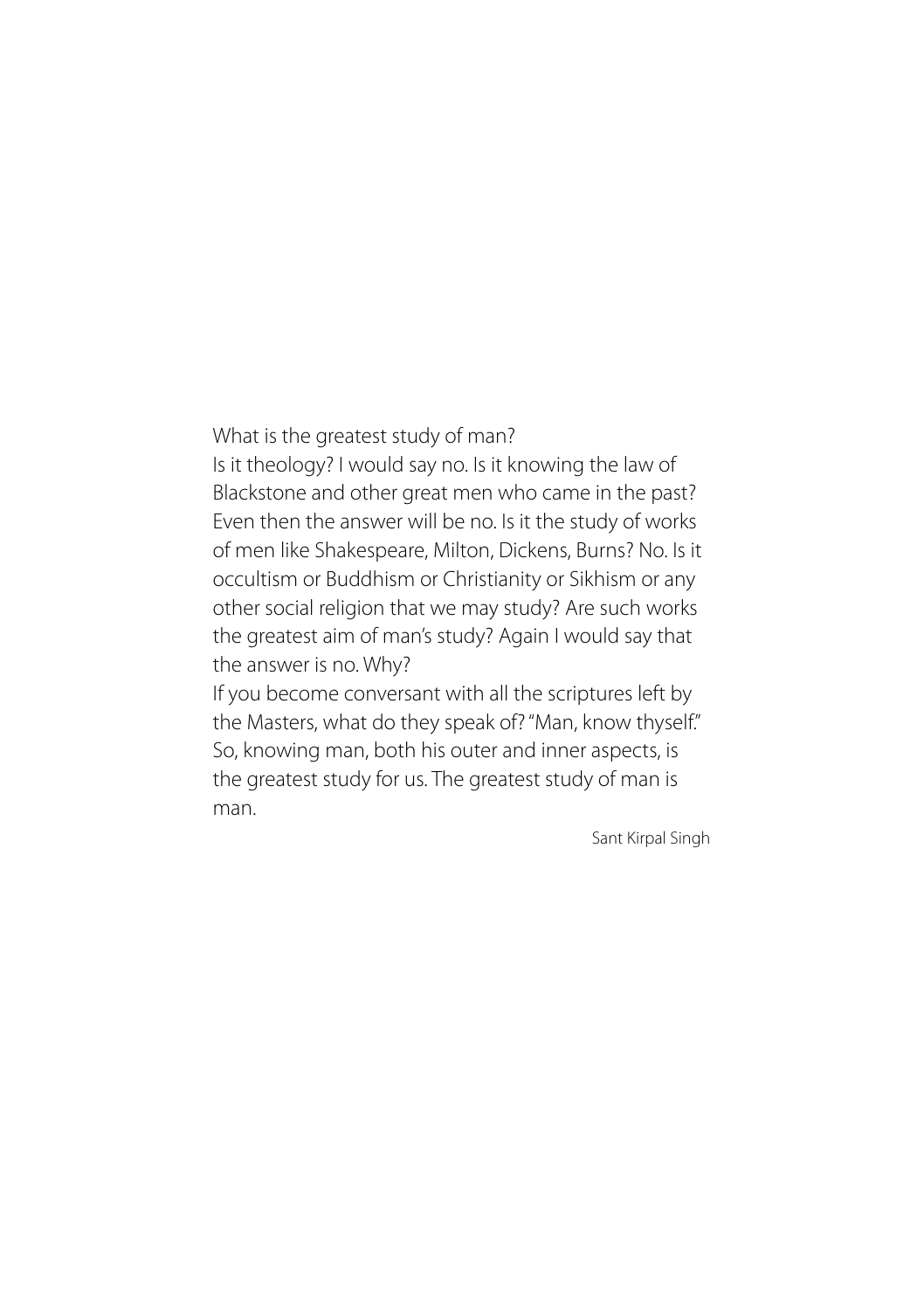Since the beginning of creation, when the first flicker of self-awakening dawned on man, his attention has been more and more concerned with the problem of his own worldly existence and the investigation into the cause and source of all creation. For ages he has probed and queried in vain; but now at last his increasing thirst for knowledge is turning him to study the results achieved by others in the field.

Ancient and modern sages asked, "What is that, the knowledge of which makes everything else known?" and in the same breath replied, "Knowledge of the higher self – the true man." So the supreme knowledge is that which deals both in theory and practice with man's true nature and his relation to God. It is in fact a natural science without hypothesis, subject neither to change nor time.

In ancient India it was called "Para Vidya" (science of realized truth or science of the beyond), and different denominations sprang up to interpret this knowledge. The term "Apra Vidya," standing for preparation for achieving the knowledge of Para Vidya, was then introduced. This preparation consists of following an ethical and moral life, and the practice of concentration or meditation (in so many ways), both being indispensable for spiritual development.

Man is constantly changing or introducing new names and terminologies to describe this science. The Masters were called "Sant," and the nature of knowledge "Mat," thus giving us the term "Sant Mat," which is at present mostly used to name the Path of the Masters. Other terms, such as Shabd Yoga, Surat Shabd Yoga, **Sehaj** Yoga, are also used to describe the same science. In the Sanskrit language, the word "Sant" means a Master of the Highest Order; and "Mat" is a confirmed opinion or statement made by an adept after personal experience. The foundation of this science therefore is the result of critical study, minute investigation, and the life-long personal verification of facts based on practical experience of the Self in man. This experience of the Self is something that a competent Master is prepared to give to each individual who approaches him. Sant Mat, therefore, is the teaching, system, and path of the Saints.

The Masters do not attach any importance to names, designations, or the fact that many religious sects, groups and circles have claimed this science as their own and named it after their leaders or founders. They look upon these groups as schools where man – the noblest being in creation – can study with other men as children of one and the same Almighty Father. A Master (also called Sant Satguru) has complete mastery of both theory and practice, and is competent to impart both knowledge and experience to all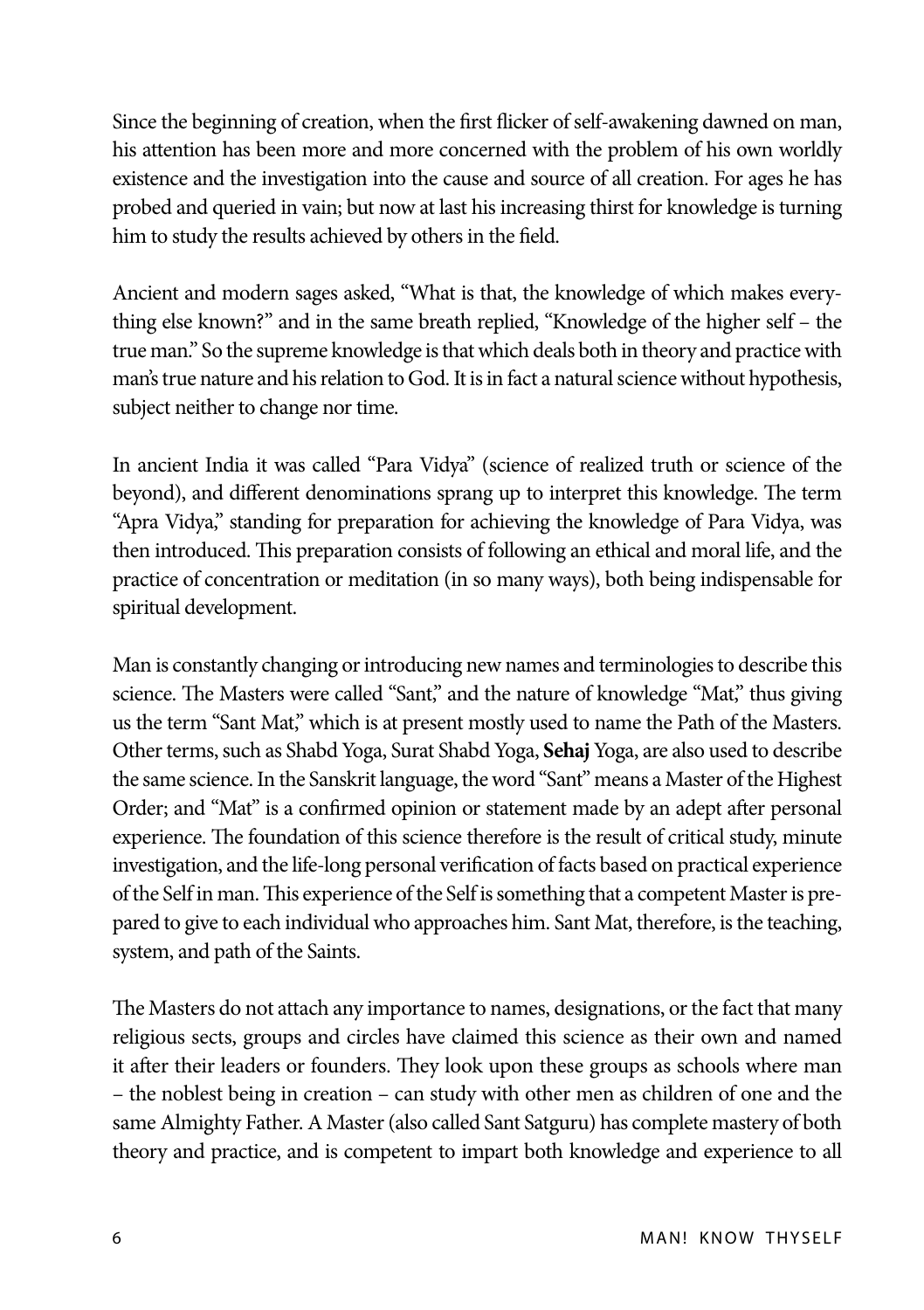sincere seekers after truth, without any distinction whatever of colour, caste or creed. Any man or woman, whether rich or poor, young or old, sage or sinner, learned or unlearned, who is able to grasp the theory of the science has a right to acquire this knowledge.

#### **Present Fate of Various Beliefs and Faiths**

The dictionary defines mat as wisdom; but the colloquial meaning of the term is a sect or faith, a group of people holding certain opinions or beliefs in common. Such beliefs and opinions, however, based on stray knowledge and teachings, are not sufficient without the support of personal experience; and therefore the seeker is led astray by mere empty words.

Many societies, faiths, and other religious circles have only a legacy of books, beliefs and theories to offer those who thirst after spirituality. They conceal their shortcomings and deficiencies behind a screen of warm welcome, an outpouring of technique and terminology, and the liberal use of sayings and quotations from the enormous mass of literature on the market today. Propaganda and acting and posing have taken the place of practical spirituality, with the result that the deluded public is being repelled from sacred books and thoughts of God. Atheism therefore is on the increase.

To believe in a thing or fact without troubling to investigate it does not in any way do credit to an intelligent man. On the contrary, it reflects adversely on his ignorance or credulity. Any belief not based on personal experience and verification of the facts has little value. The modern man wants a well-defined, clear cut science, capable of verification by his own experience and giving concrete results. We should therefore try to see and hear with our own eyes and ears rather than with the eyes and ears of others.

#### **Self-Analysis**

Man is composed of body, mind (intellect) and soul. We are extremely careful to develop ourselves physically and mentally, but understand very little about the soul, which is the power ruling both the body and the mind. Physical joys are not lasting, and there are limitations of body and mind that we cannot ignore; so we must search for the perennial source of joy and peace within ourselves. Self-analysis is the first step in this direction.

Many doubts assail our minds at this stage. There is an Omnipotent Power called God, believed in, worshiped and talked about by most people. Can we know more about Him? Can we see Him and talk to Him? There is a definite and clear reply to these questions;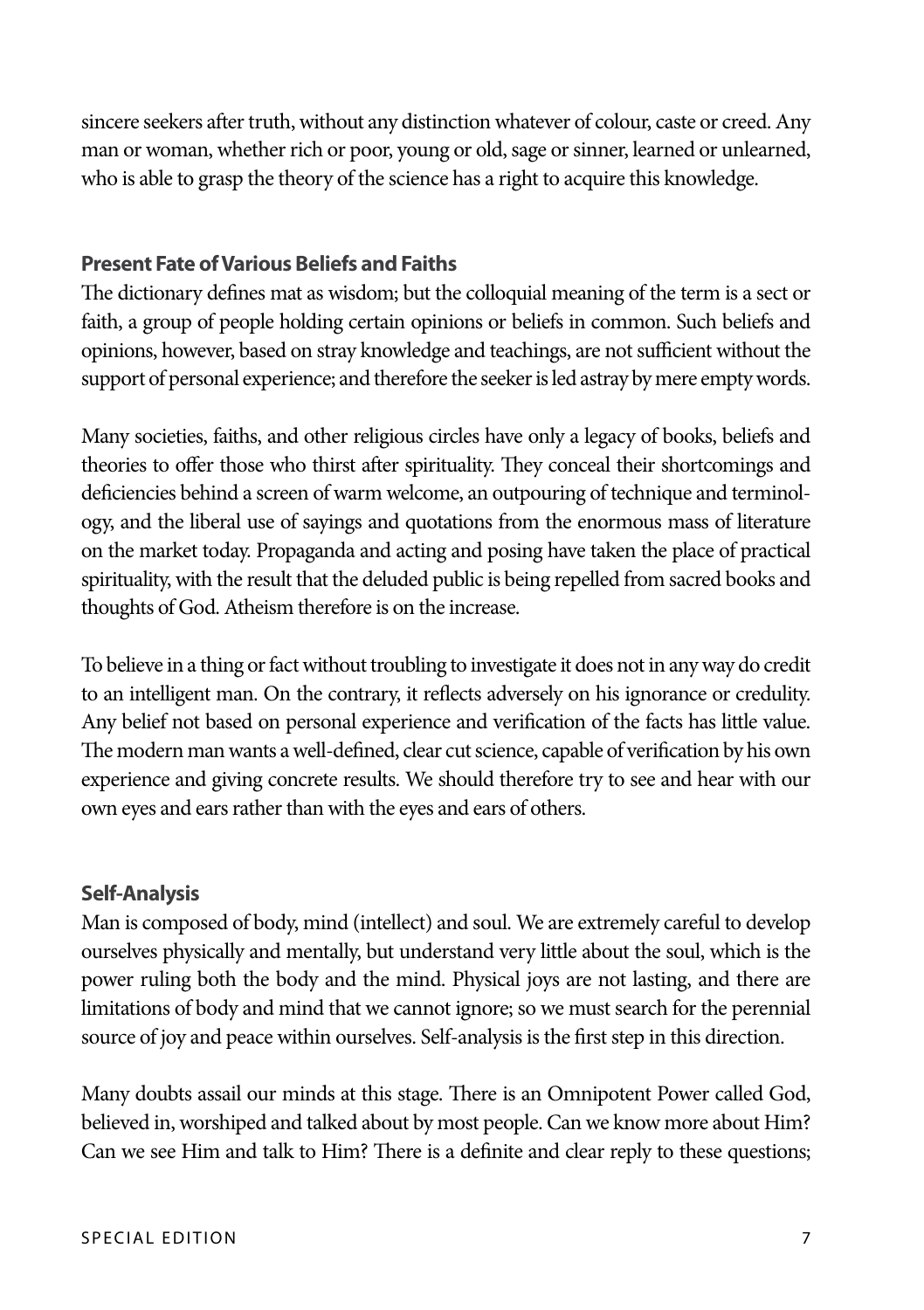the Master in a few brief words explains, "Yes, we can see and speak to Him; that is, if we become as exalted as He is said to be." Masters say "Yes," and we do not have to wait until death comes, but we can experience it right now. This is in consonance with laws of nature of which we have as yet no knowledge worth the name.

All around us we see and feel that everything from the tiny atom to the mighty universe is governed by a law of nature. So, to the profound thinker, there is nothing chaotic, haphazard or uncertain about this universe and the laws which govern it. To gain any objective, there is a law of nature, a principle and method involved for checking, testing and weighing the result of our endeavours. So it is too in this science of nature, and similar methods can be traced in all religious scriptures by any careful student, though expressed in different words and various languages.

We wish to enter the Kingdom of God; "but how?" we ask ourselves. "With the help and guidance of one who has himself entered and can guide us there," is the simple reply from the Masters. "Is it possible?" "It is a knowledge which is as exact and sure as two and two make four," is again their reply. It is not enough to be content with Holy Books and the singing of praises and hymns. We must strive for the same degree of advancement as the authors of the talks and knowledge recorded in these books achieved. Their experience must become our experience, for "what a man has done, a man can do"; of course, with proper help and guidance. We should stop at nothing short of this.

"We have hardly a dim spark of love for Him; will it help to cherish a hope?" is another question asked, to which the Saints reply, "It is sufficient to make you eligible for the Highest science of approach to Him." This is a pleasing ray of hope. Oh! if this small spark could be kindled into a flame!

Again, we say, "Jesus and other great Masters spoke so lovingly of Him, but we are sinners and there may not be much hope for us in this age." The Masters' soothing reply is, "No matter if you are the worst of sinners, stop where you are. There is hope for everybody, even in this crucial age."

Ages ago, nature provided for us materially and spiritually. Today the same unchangeable law is operating and will continue to do so in the future. There is food for the hungry and water for the thirsty. Nature's inexorable and eternal law of demand and supply always works.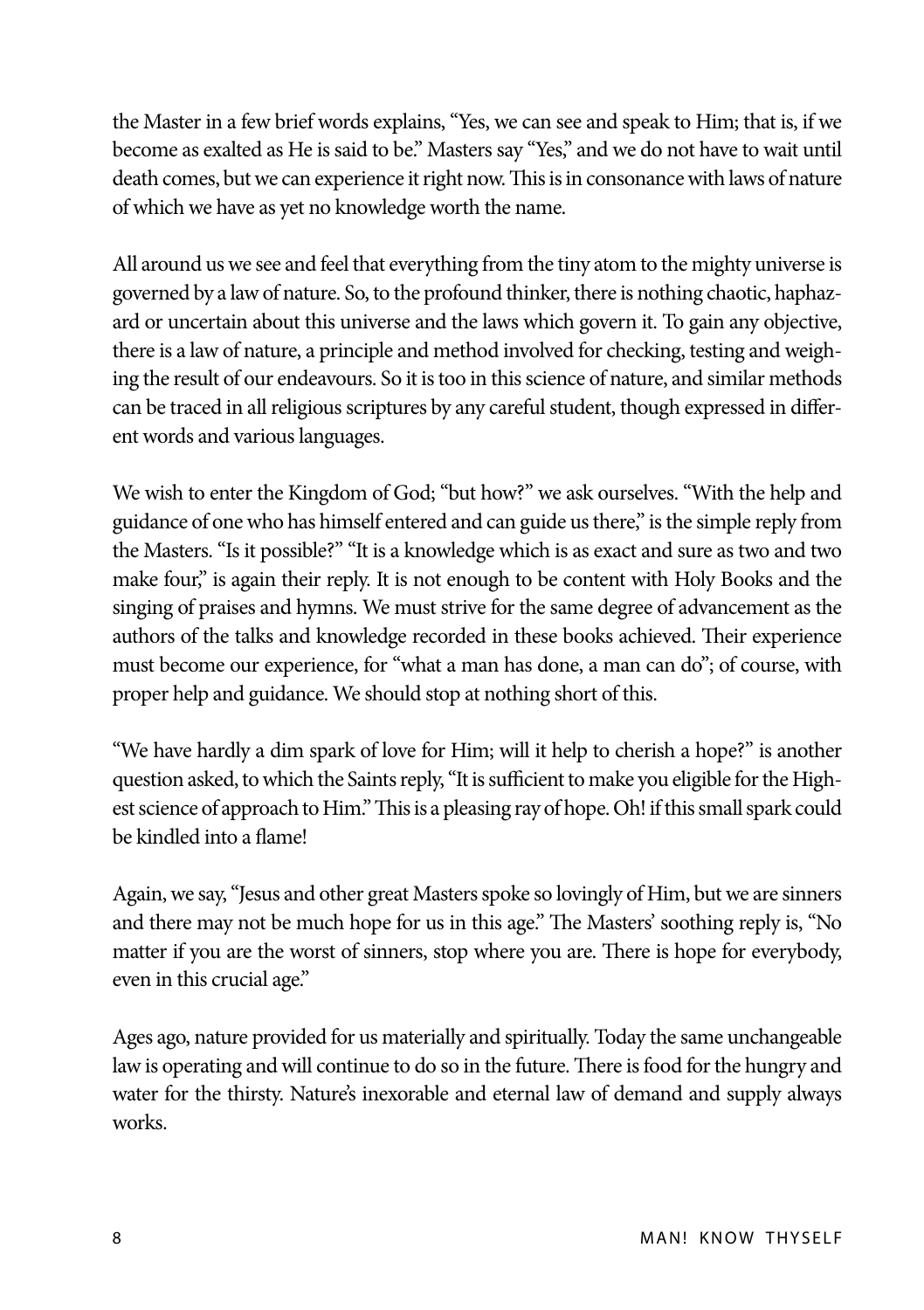It is only through a living Master<sup>1</sup> that we can contact the Almighty God within us. In Sant Mat, contemplation of objects or images is not advised, as this is harmful to progress. Photographs of the Masters are for remembrance and recognition only, and on no account should we become attached to such external practices.

#### **The Teachings of the Masters (Man-making)**

A man, according to the Science of Para-Vidya, is not entitled to be called a man in the true sense of the word, unless he has full knowledge, both theoretical and practical, of his distinguished position in Creation, his several component parts – body, mind and soul – in order of comparative importance, and of his relationship to the Unseen Power, called God, which is to be achieved while he is living on this earth. He who does not understand this much has not even been introduced to the first lesson and is yet to begin the Alphabet of Man The Saints, therefore, impress upon us the need for 'Man-making'.

#### **Satsang**

When scientifically observed facts drawn from practice and experiment are explained verbally to a gathering by a Master Saint, it is called Satsang (external). This Satsang constitutes the theoretical side of the teachings; whereas the actual demonstration given to develop and achieve inner advancement is the practical part, called meditation or Satsang (internal). Conscientious practice brings fruit within days or weeks and it is not necessary to wait years for results, though progress also depends to some extent on one's past background. A true Master gives a first-hand inner experience at the very first sitting. When the practical side is neglected due to lack of firmness or determination, carelessness or pressure of circumstances, scholars of many religious schools dwell more and more upon theory alone. The decline of the science then commences and man finds no solace. This is usually the case when a master leaves the body. Adequate provision however is made for the revival of this science in every age, when both the positive and negative powers commence their rounds again: the former through the agency of Master-souls, while the latter works through persons – so-called masters – who lack practical experience or are lost in theoretical disputations. Master-souls, though quite ordinary men in appearance, are a great deal more. Just as it is difficult for us to judge a scientist, a doctor or an engineer

<sup>&</sup>lt;sup>1</sup> see explanation in the epilogue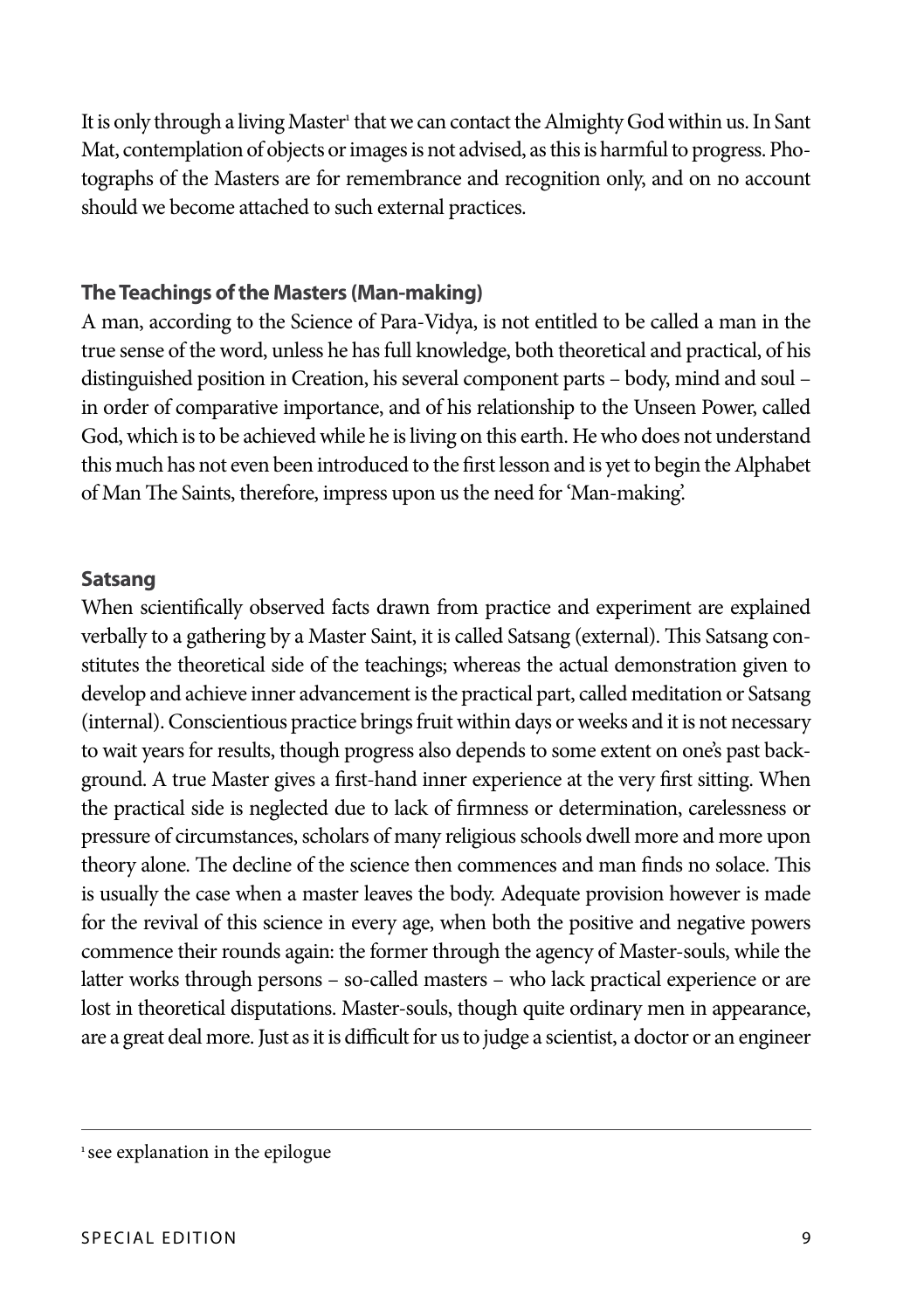until they speak out or display their skill and knowledge, so too we cannot recognize the knowledge and authority of a Master until we have experienced the Divine Power working through Him.

In this science there is no secrecy or mystery. The objective is constructive and beneficial to all, and so the Saints have torn aside the curtain of secrecy which usually covers mystic teachings to make them available to each and every one who calls. There is an Unseen Power working through the Saints. Why this Power prefers to remain concealed from the human eye is a question to be asked directly by contacting the human pole through whom this Power is working. This is the only medium of approach to this Power. If we wish to use electric energy we must go to a switch or pole which will put us in contact with the powerhouse. The Unseen Power may be called a Sea of Love. When we wish to bathe in the sea, we go to the edge where the shallow waters begin and then say that we have bathed in the sea. Thus, to experience this Power and to derive benefit from it, we must go to the only source of contact – a Master Saint.

#### **Life Beyond Death**

Saints say that nature has designed man to leave his physical body at will, transcend to higher planes, and then return to the body. They help each aspirant personally and each receives a practical experience, however little it may be, during the very first sitting at the time of Initiation. A person who is competent to give a man this personal experience of withdrawal or separation (temporary) from the body, and who can thus put him on the way back to God, is a genuine Master, Saint, or Satguru. The heads of different religious organizations were intended to do just this, but we may judge for ourselves their efficacy today.

The first-hand experience we receive, through the kindness of a real Saint, is in itself the solution to the problem of death. According to the Bible, "Unless you are born anew, you cannot enter into the Kingdom of God." So to be born anew is to leave one's body and enter into the beyond – a transition from the physical to the astral plane. Some day we have to leave this temporary structure which, like a building of bricks and mortar, deteriorates with time. There is no appeal to the laws of nature against the "death sentence." We fear death because of the agony and suffering which it brings, and also because of the uncertainty that lies ahead in the beyond. We fear illness because it brings us near death's door; so we struggle to live though we know that our end is certain. No soothing words from doctors, friends, relatives or priests can bring peace and comfort to our minds at the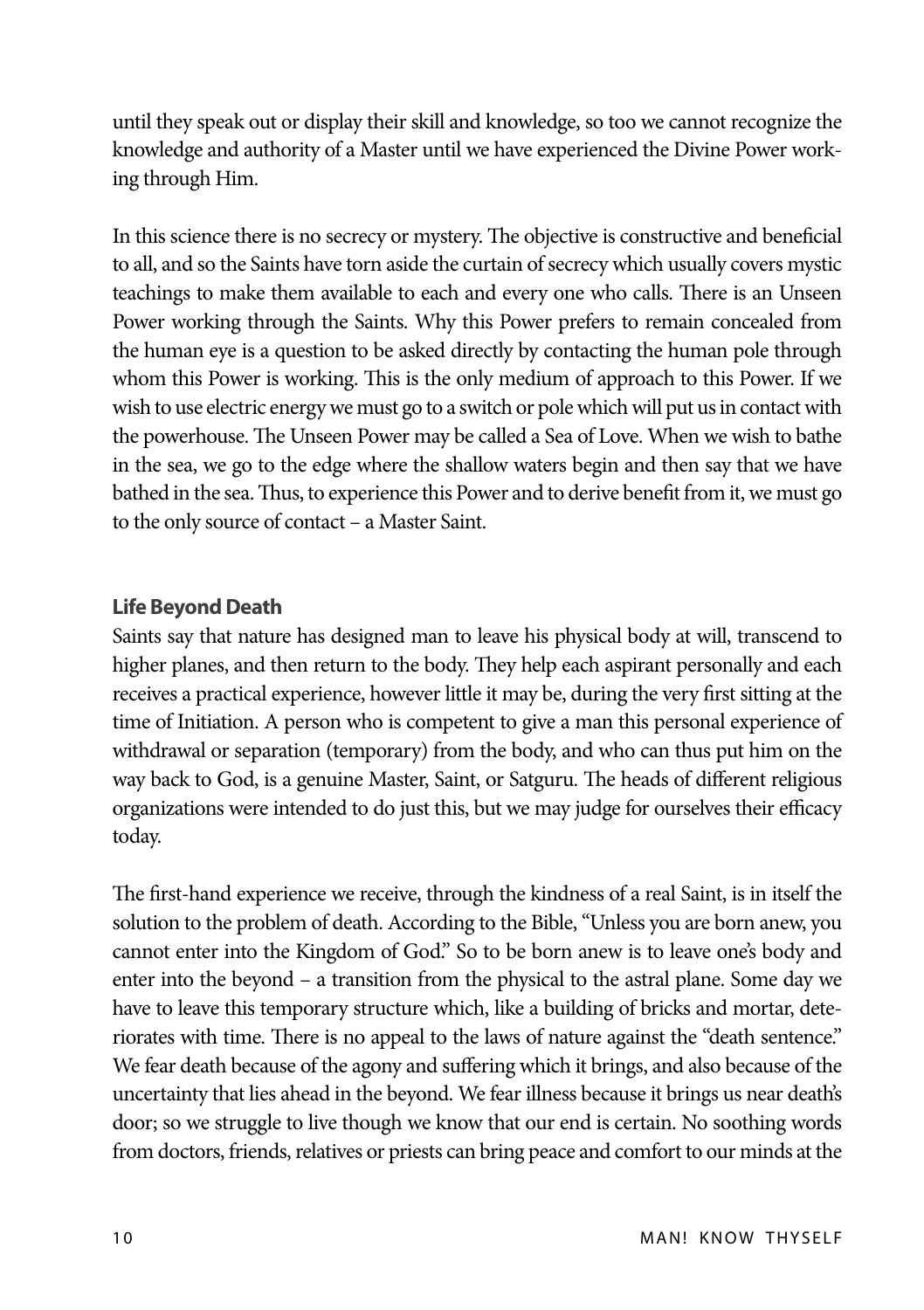time that nature's destructive process commences. This is the natural course of things and we cannot deceive nature.

What then is the remedy? There is only one way out of this abyss of despair: to adopt and accustom ourselves, during our lifetime, to nature's process of the withdrawal of the spirit current from the body, while still in a conscious state. This may be done with the help of a Master, and may be accomplished without any suffering or trouble whatever. This is not only a possibility but is a remarkable fact. Our joy will know no bounds when we come into possession of the secret that has baffled man for so many centuries. We become supermen, having possession of a key to peace and heaven, the life of which we had till then only read about in sacred scriptures. Arise, therefore, and awake! before it is too late to put this science into practice. If we observe closely the process of death in a dying man, we see the pupils of his eyes turn upwards a little (afterwards they may return to normal) and then he becomes senseless. But when they draw upwards too much, he dies. Life ebbs out via the root of the eyes and becomes disconnected from the ties of the physical body and the sense organs. Knowledge of this process and the method by which we may travel this way during our very lifetime is the solution to the problem of death. No physical exercises are necessary; there are no drugs to swallow and no blind faith to cultivate. The mystery of life and death is solved easily with the help of a Master Saint, who will give you an experience of the process and put you on the highway to the inner realms. Even when acting indirectly through an authorized agent, He still remains the responsible Power. Distance is immaterial to the Masters.

What is there to be gained by this process? This cannot be described in words. At the time of Initiation, the aspirant sees the real light within him, whereas normally the inner eye is covered by a thick veil of darkness. He then realizes that the tradition of the lighted candle found in churches and temples is to remind him of the Divine Light of Heaven within. This light grows to the radiance of several suns put together as he advances on the way. He understands that the unceasing internal sound he contacts within is the divine link called "Word" by Christ, Kalma and Nida-i-Asmani in the Koran, Nad in the Vedas, Udgit in the Upanishads, Sarosha by the Zoroastrians, and Naam and Shabd by the Saints and Masters. In time, he meets the Master within, talks to Him face to face, and is henceforth certain of His grace, guidance and protection wherever he may go, even to the other end of the world. With such evident proofs before him, he is now confident of himself and of the science. Only then can he be called a theist in the true sense of the word, and can smile at those who talk of religion as a fool's paradise, a phantom conjured up by crafty priests, and the opium of the masses. He has found a sure ingress through the doorway of heaven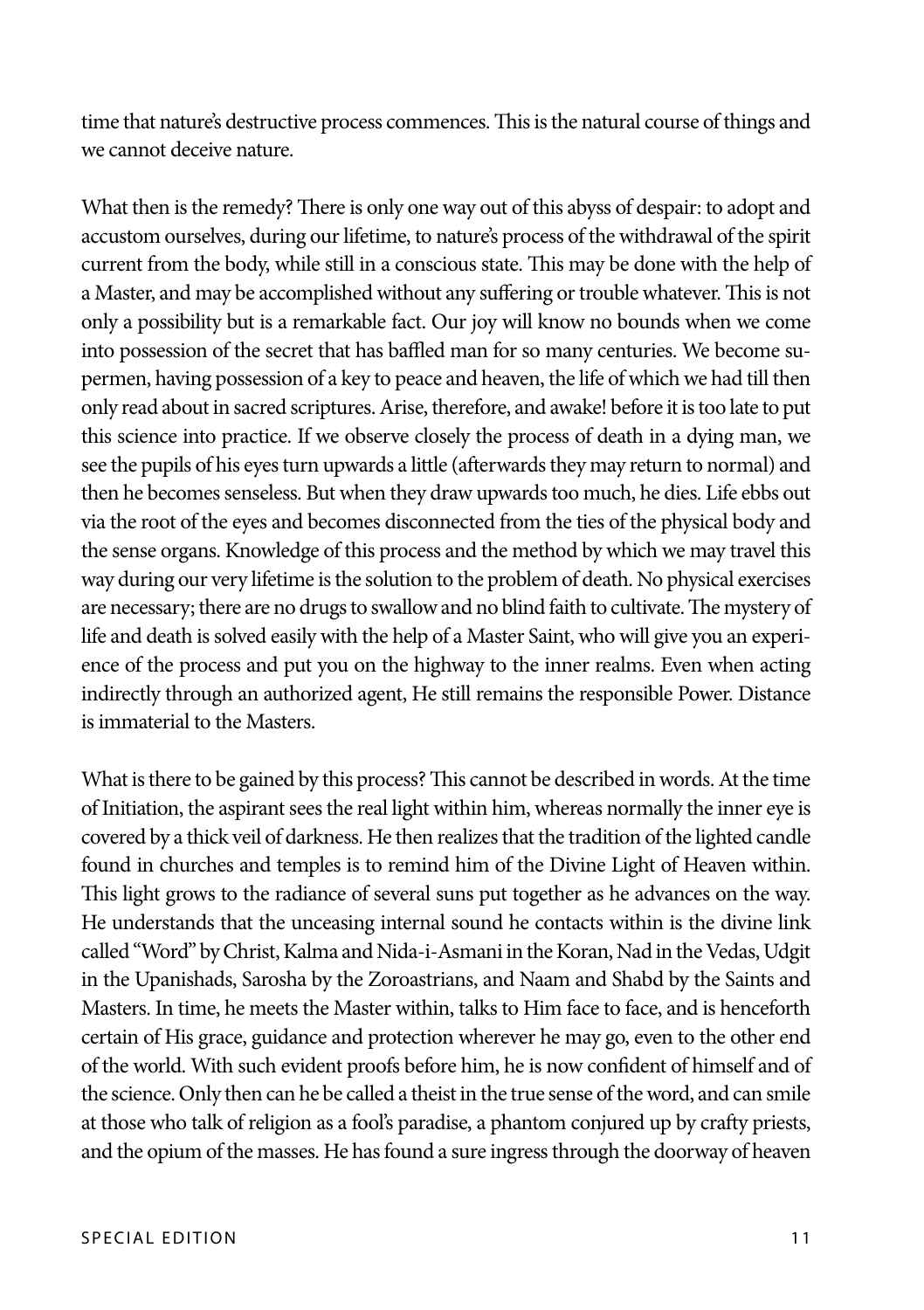in this life, and is on the threshold of viewing, both internally and externally, the secrets of nature. He is truly "knocking at the door of heaven" or "tapping inside." Words of opposition cannot shake his faith in the science as the Master guides him onward. Death becomes a voluntary process. Past, present and future merge into one, and he grasps the incontestable truth, the essence of being, in the palm of his hand. Liberated from the body, which now appears as a husk without the kernel, he knows that he is soul, an inseparable part of the Eternal Spirit, and so he presses onward to his original source. The world appears as a dream to him, but under the instructions from his Master, he returns to his mundane life, wise and fearless in the discharge of his duties.

#### **Preliminary Qualifications for an Aspirant**

Just as in any other science, certain preliminary qualifications are required before much progress can be made. Married life, hard work, or a poor environment are no bar. It does not count in your favour that you may hold a high position or possess immense wealth. Neither does membership in a particular faith serve as a recommendation. Wherever he may be, a man must strive for nobility of character, self-control and purity of heart. Purity of heart in thought, word, and deed, is essential. "Blessed are the pure in heart for they shall see God." An ethical life is a stepping stone to spirituality, but spirituality, however, is not just ethical living. This we must always bear in mind.

We can divide man's life into (i) diet, and (ii) his dealings with others.

With regard to diet, vegetarianism and abstinence from alcohol and drugs are essential. "Thou shalt not kill" and "Live and let live" should be our principles in life. The body is the temple of God and is a sacred place. We are not to neglect or abuse it, but should take the best possible care to properly maintain it. All intoxicants are also to be avoided as they make us morbid and of shaky consciousness. With regard to our dealings with others, we should sow the seed of kindness in order to reap its fruit. Love and humility are most necessary. "Do unto others as you would have them do unto you." "Love, and all blessing shall be added unto you." "Love thine enemy, and do good to them that despitefully use you." God is immanent in every form and whoever loves God, must love God's creation. To love God is to love all humanity. We should also earn our living by the sweat of our brow and share with others. These are not empty sayings, but very wise and sound advice.

#### **Karma (Actions and Deeds)**

Each thought, each word and each deed has to be accounted for and compensated for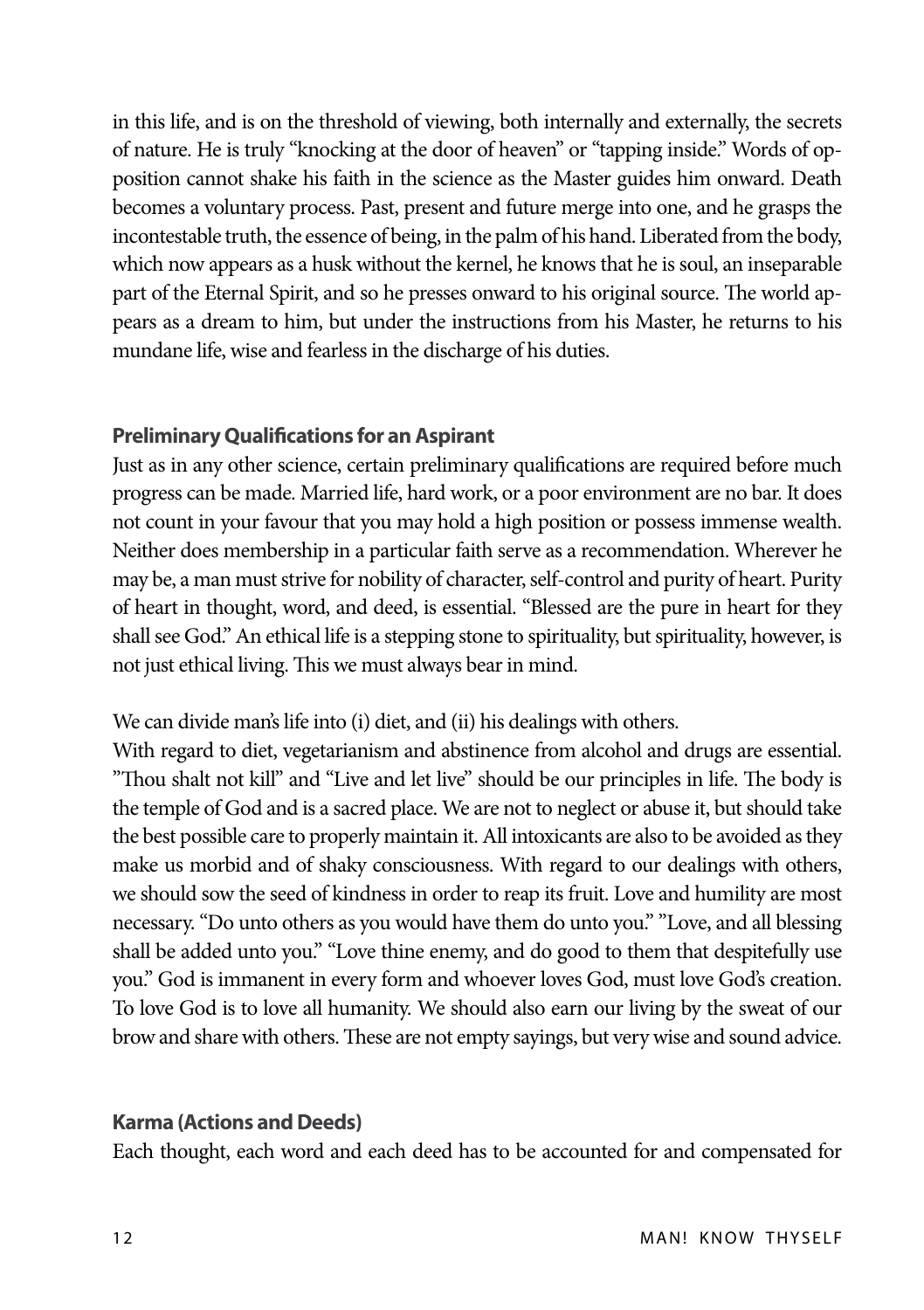in nature. Every cause has an effect and every action brings about a reaction. Uproot the cause and the effect disappears. This has been done by the Masters who have transcended these laws, but all others are bound by the bonds of Karma, which is the root cause of physical existence and the clever device of nature to maintain this existence. The law of Karma sees to it that we are paid an eye for an eye and tooth for a tooth, in the shape of joy or suffering. It is the goading whip in the hidden hands of nature. The mind contracts Karma, puts a covering on the soul and rules the body through the organs and the senses. Although it is the soul that imparts strength to the mind, the latter has assumed sovereignty and is governing the soul instead. Control of the mind, therefore, is the first step to spirituality. Victory over the mind is victory over the world. Even accomplished yogis and mystics who can transcend to relatively high spiritual realms are not left untouched by the hand of Karma.

#### Saints classify Karmas into three distinct groups, as follows:

#### *(i) Sanchit* (stored)

Good or bad deeds that stand to our account as earned and contracted in all previous bodies of the order of creation, counting from the day of the first appearance of life on earth. Alas! Man knows nothing about them or their extent.

#### *(ii) Prarabdha* (Fate or Destiny)

The result and effect of which has brought man into his present body and has to be paid off in this life. The reactions of these Karmas come to us unexpectedly and unperceived and we have no control over them whatsoever. Good or bad, we have to tolerate or bear this Karma laughing or weeping, as it happens to suit us.

#### *(iii) Kriyaman* (Account of our actions and deeds in the present body)

 This is distinct from the above mentioned two groups because here man is free to do exactly as he pleases, within certain limits. Knowingly or unknowingly, deeds committed and coming under this heading bear fruit. The result of some of these we reap before we die and the residue is transferred to the Sanchit storehouse.

Karma is the cause of rebirth and each birth is in turn followed by death. Thus the cycle of enjoyment and suffering, which are concomitants of birth and death, continues. "As you think, so you become," is an unalterable law of nature, owing to which this universe exists. No amount of integrity or genius can absolve a man so long as there is the slightest trace of Karma. Ignorance of the law is no excuse, and though there may be some concession or relaxation with man-made laws under special circumstances, there is no such allow-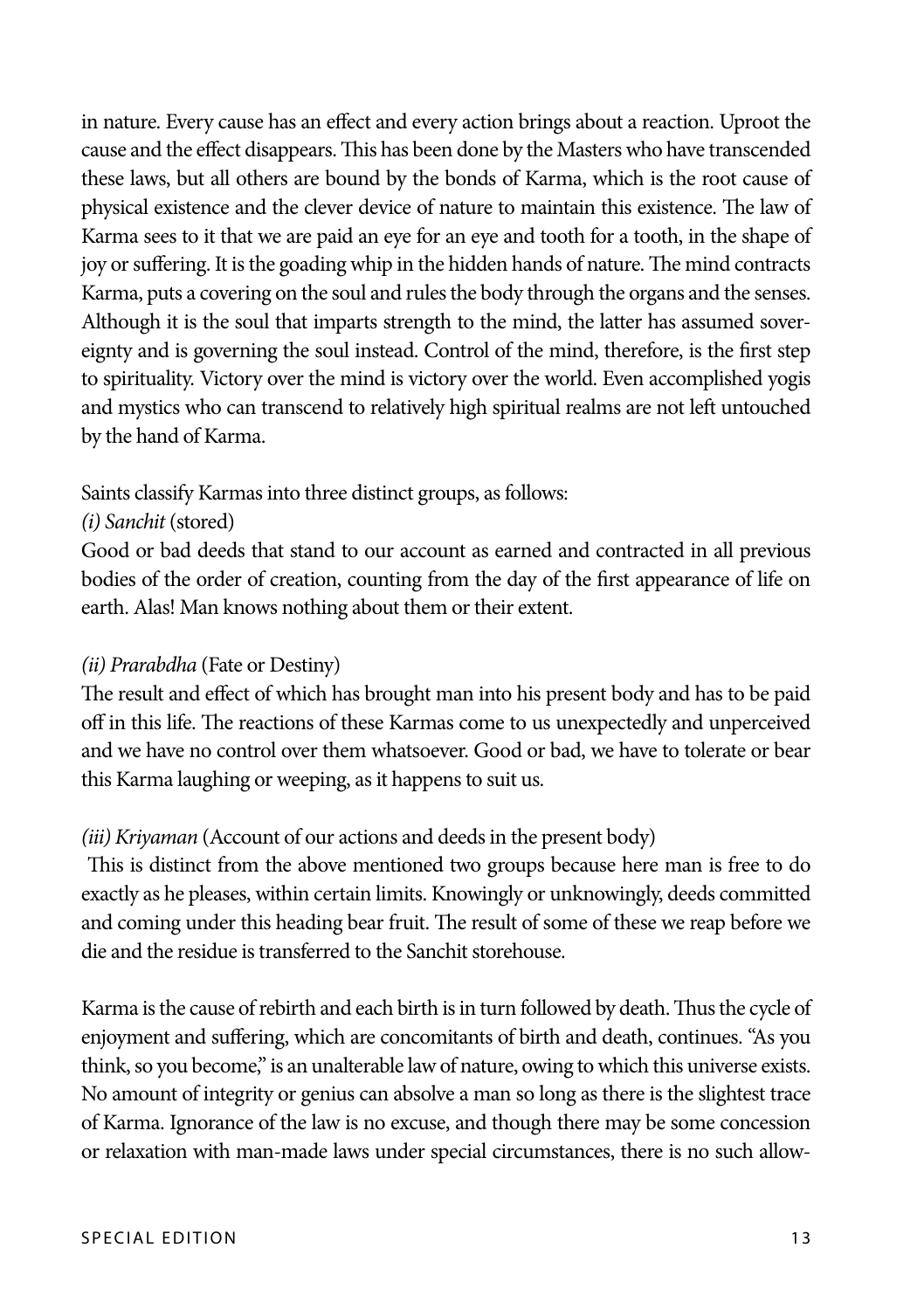ance made for this in nature's laws. Prayer, confession and atonement may give temporary mental relief but they cannot overcome Karma. All Karma must be wiped out completely before permanent salvation can be had.

Disturbed by these facts, man seeks solace in deep pious doctrines, or when he comes to know that both good and bad deeds are fetters – one of gold, the other of iron – he turns to renunciation. Different faiths promise relief but he soon finds out that this is only temporary. How then does a Master approach this problem? At the time of Initiation, the Master begins the process of winding up all Karmas of the initiate. He gives him a contact with the sound current, by practicing which the Sanchit account is burnt away. The process is similar to putting a handful of seeds in a pan and placing them on a fire, which causes the seeds to puff up and lose their property of growing again. Then the Kriyaman account is dealt with. After warning his disciples to guard against opening any new account of bad deeds, the Master grants a general clemency in respect of past deeds, part of which the disciple has already settled in this life up to the time of Initiation. He is enjoined to lead a clean life and to weed out all imperfections in him by self-introspection from day to day. The Prarabdha Karma is not touched by Saints because this is the cause of the physical body, which would vanish due to the interference with nature's laws. Thus a very small amount of Karma now remains to be tolerated in the physical body for the remaining years of the disciple's life, but even this is softened by the grace of the Master.

The law of grace works wonders and a devotee who, out of loving devotion, reposes all his hopes in the Master, passes off unscathed from the pinching effects of the reactions of past Karmas. In moments of misery, worry and trouble, the Master is our refuge. He acts unperceived at any distance. Just as a mother of a sick child holds the child securely in her lap during an operation so that it does not feel any pain, so too the Master holds us in his loving embrace. Out of their abundance of sympathy, love and kindness, the Saints at times take upon their own shoulders some Karmic sufferings of their disciples through the law of sympathy. There is no court of trial after death for a devoted disciple. The Master is all in all for him.

Why does a Master Saint take all this on Himself? Because He inherits His merciful nature from God above, who commissions Him to personally distribute this treasure of mercy. Thus the Master is honoured like God. Sant Mat has volumes of books written in praise of the Masters, and if just as many books were to be written, it would hardly do justice to the vastness of their love and kindness.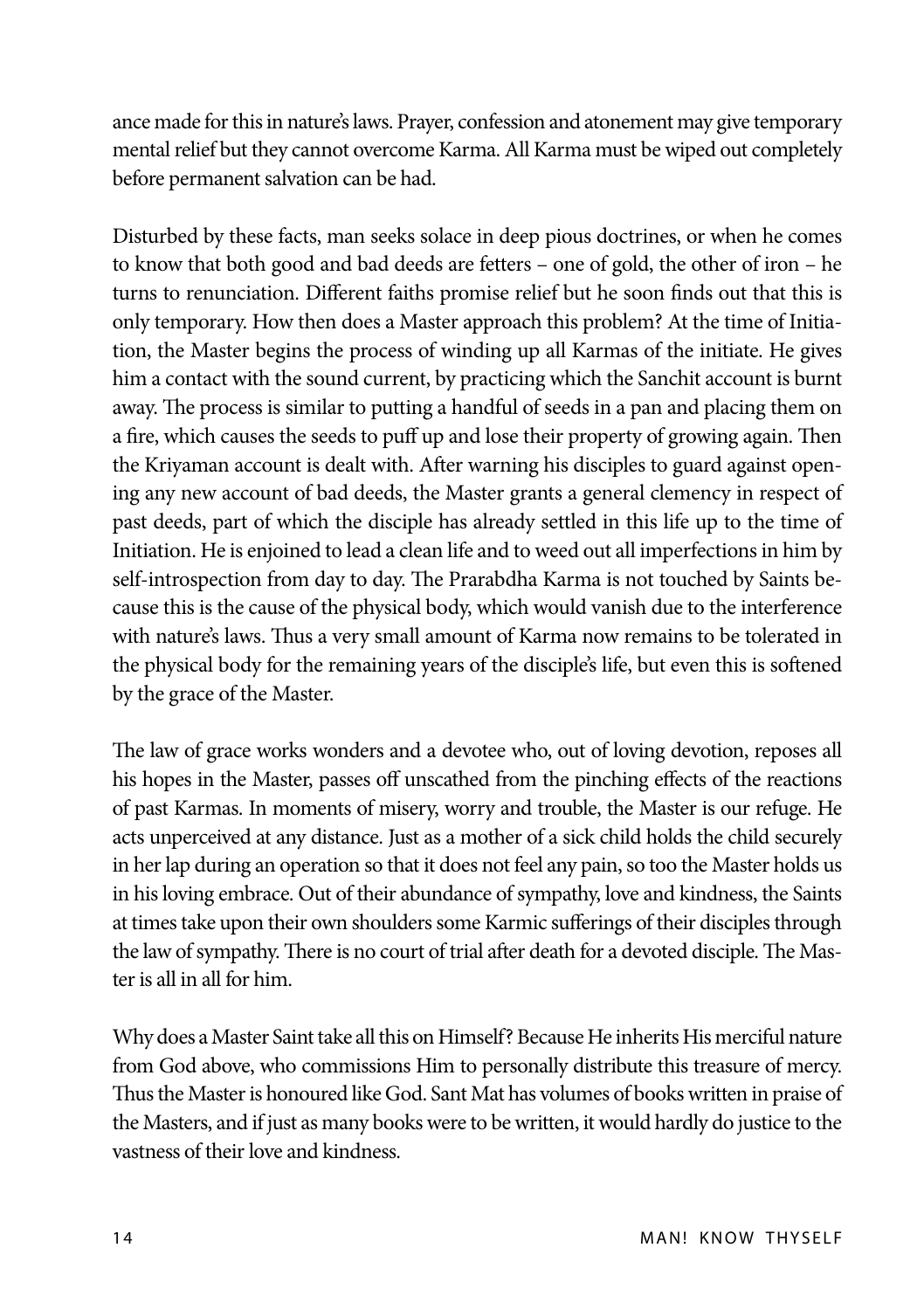Time casts its heavy shadow over man. He has to work hard to keep pace with the changing times. So deeply is he absorbed in his external needs and desires that he forgets all about contentment, sympathy and love. Entangled and surrounded by the "deadly five" – lust, anger, greed, attachment and vanity – he stumbles and cries out to the Unseen for help. Heaven's mercy is stirred and as times stiffen, the Almighty extends His help through the Masters more and more lavishly. Such is the case in this Kali Yuga – the Iron Age.<sup>2</sup>

It is indeed very hard to believe that anyone can be above the five passions mentioned above, and that he can enter the Kingdom of Heaven during his lifetime. All mankind is under the control of these five and only a Master can save a man from their clutches. We all demand reliable proof before committing ourselves, and this is given by a Master in the shape of an experience of the life impulse or Naam (the Word) and some inner vision. Contact with a Master is essential. Those who keep aloof and depend on themselves or rely on tradition and priests – equally ignorant as themselves – are deprived of contact with this Power; and as the saying goes, "When the blind leads the blind, both fall into the ditch".

Indifference, non-acceptance or disbelief will not be to our advantage when nature enforces its universal ordinance – death. Our position will be that of a pigeon who, on seeing a cat approaching, shuts its eyes and believes that the cat cannot then molest it; but in a few seconds the poor bird is in the powerful jaws of the cat. It is then too late to think of escape. So be alert while there is yet time!

#### **Spirituality**

Perhaps it will not be out of place to explain here the meaning of the term "spirituality," which is often confused with blind faith in sacred books, a display of miracles, psychic phenomena, or yogic powers. Spirituality is an inner experience and its alphabet begins where all philosophy and yoga practices end. It is the experience of the soul. When one says, "I am the body," it is a feeling based on the intellect and is defined as ignorance. When he says, "I am not the body, I am an awakened soul," it is learnt knowledge or theory only; but when he gets an actual experience of the soul by self-analysis and contacts the Overself, it is called spirituality. The first practical lesson commences when there is a

<sup>&</sup>lt;sup>2</sup> see explanation in the epilogue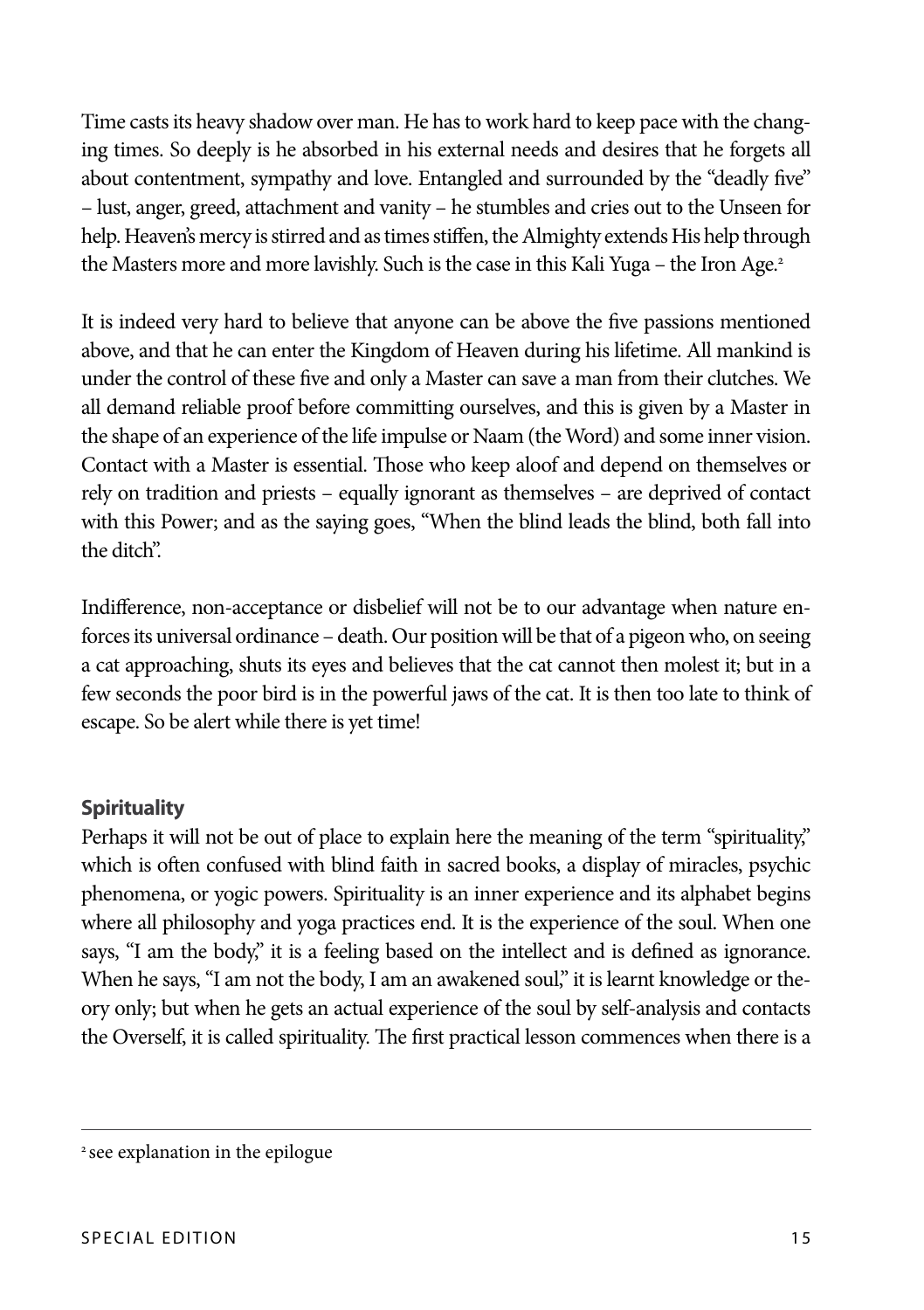

Sant Kirpal Singh signing His pamphlet "Man! Know Thyself", Berlin, 1963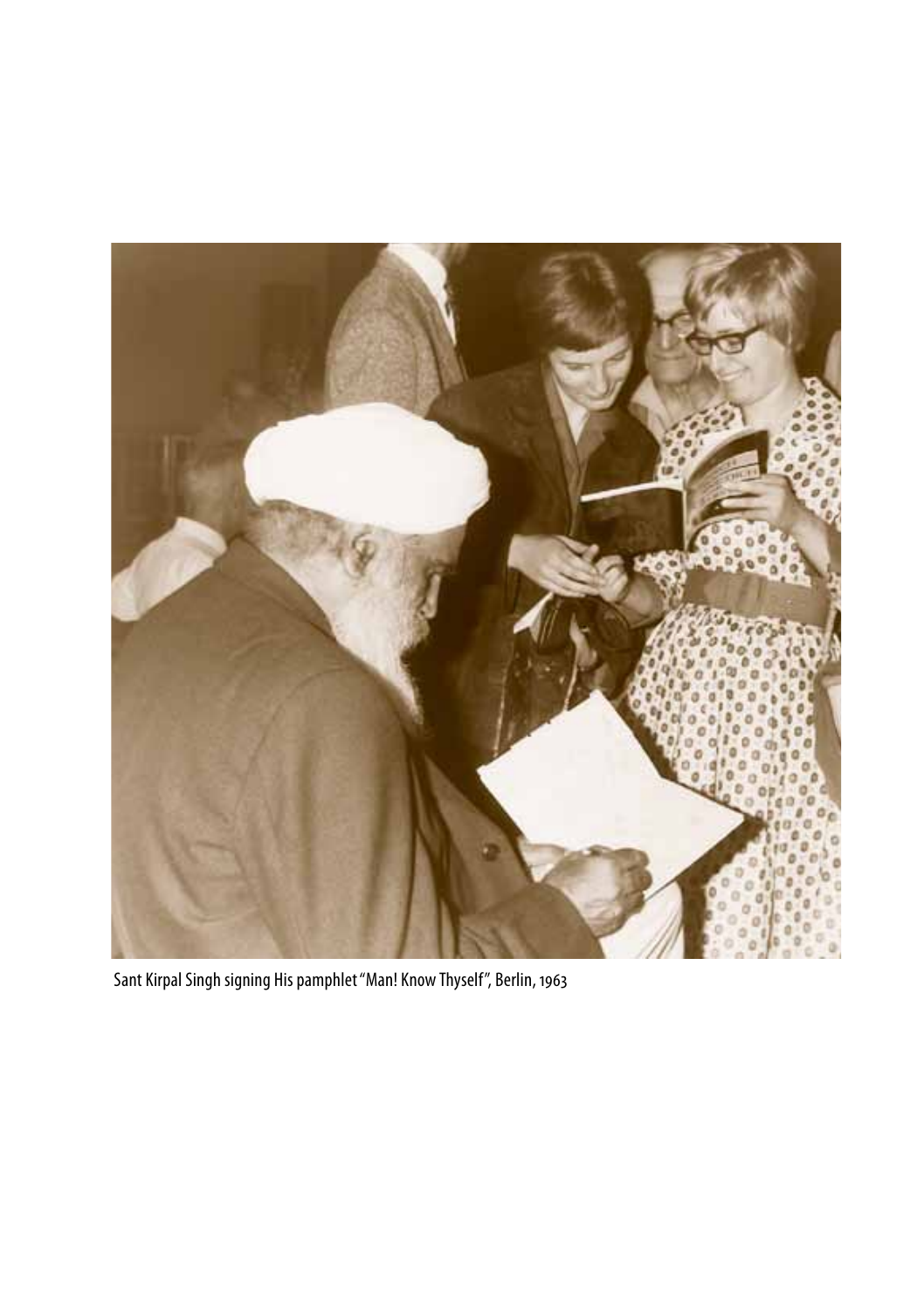complete withdrawal from the physical body through the kindness of a practical Master. No one can withdraw and separate himself from the physical body unaided. If anyone claims otherwise and thinks that he can, he but deceives himself. All attempts without the assistance of a Master, who alone is qualified to impart this experience, will end in failure. Masters come to distribute this treasure of spiritual blessings to seekers after truth.

Spirituality cannot be bought or taught, but it can be caught by contact with spiritual people. Moreover, nature's gifts such as air, water, light, etc., are free. Spirituality is also nature's gift and is also given free by the Masters. Likewise, spirituality cannot be acquired from books, which is a fact all sacred scriptures uphold. Books are a valuable record of the inner experiences of others in spirituality. They fill up gaps in history and contain messages from past Masters, which help us to verify the facts revealed by a living Master, thus confirming our faith in the science. Man is confused by the various translations, interpretations and expositions, each different from the other, which instead of relieving his mind, tend rather to bewilder and confuse him. His egoism too has created hundreds of religious circles, whose aim is aloofness and narrow orthodoxy instead of love, and insularity instead of integration. Torn between conflicting emotions, men develop hatred and think of war.

For an understanding of the science of the Masters, we attend Satsang, where the majority of our doubts are cleared. Direct answers from the Master will help to remove any remaining doubts. All questions receive the same calm consideration and no arguments are offered. Rich or poor, high or low, all receive equal attention in the same manner as a doctor should attend to the sick. A true Master views a man's rights and wrongs as clearly as one sees the contents of a glass jar, but He reveals nothing. Sitting before Him, even those who do not understand His language are benefited, just as one in a perfumer's shop enjoys the smell of sweet scents. The Master showers blessings through His looks, which the eager ones catch. His eyes are a wonderful spray of love.

#### **The Criterion for Judging a True Master**

Do not judge a master by his external appearance, genealogical descent, rich or poor attire, country of origin, how he talks, eats or the position he holds, the number of books that he is the author of, or by what people say about him. First receive the inner experience he promises; then judge from that elevated angle of vision. Self-experience is the criterion for judging a genuine Master. Any living person who sees things from a spiritual level – man and his embarrassments, difficulties and helplessness – and who has studied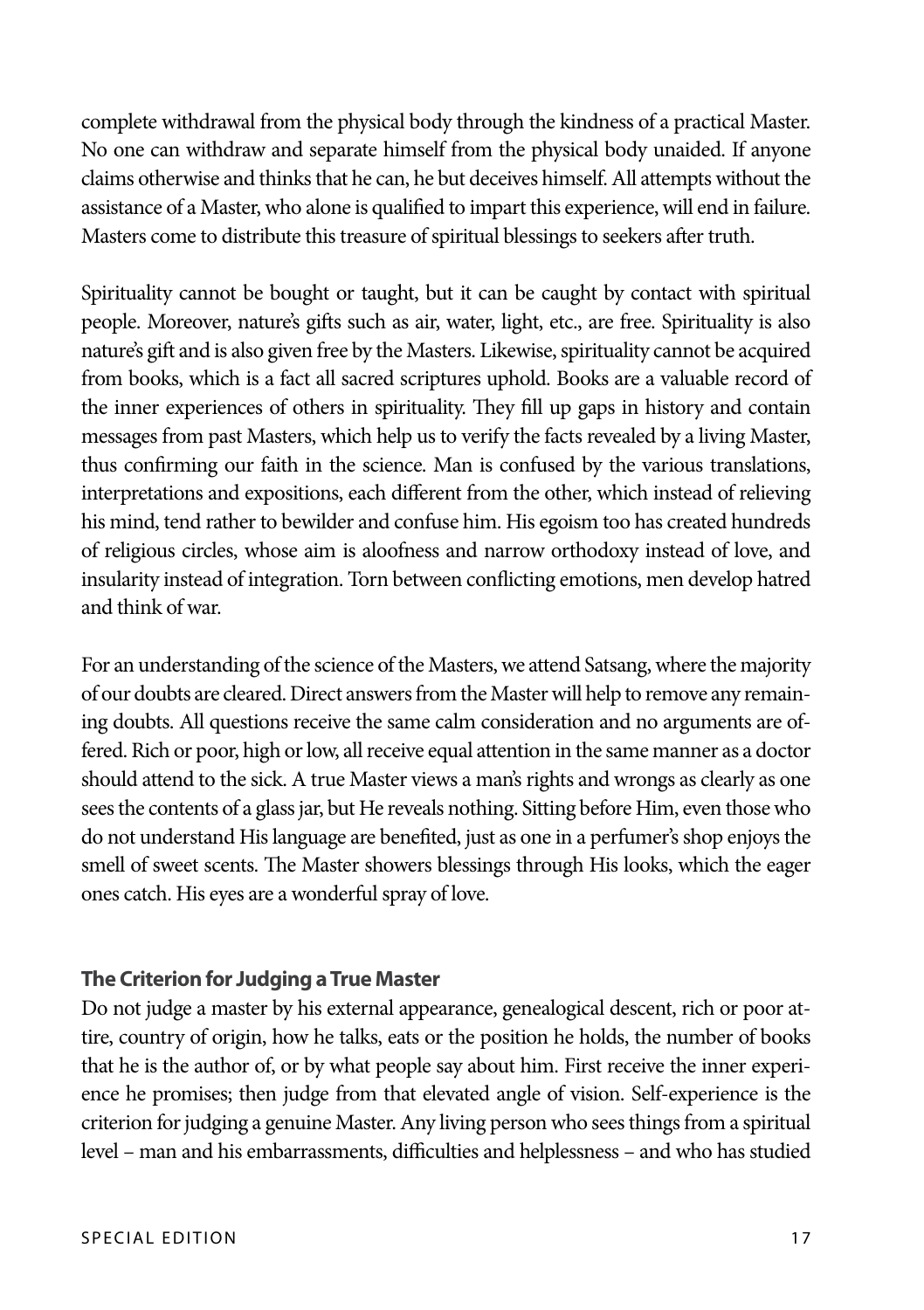the problems confronting humanity, can provide their solutions, and is also able to correct and guide man visibly and invisibly, morally and spiritually, in theory as well as in practice – only such a person is fit to take the responsible position of a Master. Blessed are those who experience a stirring emotion of happiness and longing in their hearts on hearing the news that such a Master exists and is near.

Spirituality is a science simpler and easier than other sciences. Man has not to exert except in moulding himself ethically and morally to the climax of love, sincerity and humility, which will produce the necessary state of receptivity in him. Everything else is in the hands of the Master. Again, a movement, no matter how spiritual it may appear to be on the surface, should not be judged by the number of followers that it has. A good speaker can attract crowds anywhere, yet there may not be anything material or convincing in his speech. Spirituality is not the exclusive possession of any family or place, but it is like a scented flower that grows wherever nature has ordained, around which the bees gather from far and wide to sip its nectar. Masters do not rush after glory of self, although they certainly deserve such glory. Even in ordinary talks, they will be heard to say, "Oh, it is all the grace of my Master. It is none of my doing. My Master deserves all the praise and credit." This humility places them far above the low level of egoism found in this world.

Masters have come in all ages to offer this natural science to man. Only those who are discontented with this world rush to them. Others, to whom worldly attractions, pleasures and luxuries are dear, turn their backs. Those in whose hearts all noble sentiments are dead not only put all possible obstacles in the way of the Saints, but also subject them to various kinds of tortures, as a study of the lives of Jesus, Guru Nanak, Kabir and others will show. Masters have come in the past, are existing today, and will continue to come in the future for the spiritual benefit of man. To suppose and accept that spirituality has become the sole prerogative of any religion after the passing of the master on whose teachings it is based, and that sacred books are the only guide, shows the thoughtlessness of man.

How can we distinguish between a genuine and a false master? There is in fact no such testing stone or magical formula except that of self-experience, for discriminating right from wrong, truth from falsehood, and reality from unreality. Even in the time of Emperor Janak (the father of Sita of the Ramayana) who was prepared to pay a big fee for the theoretical knowledge of this science, only one, Yagyavalkya, out of all the Rishis, Yogis and Munis in India, was able to do so and won the prize. Yagyavalkya however, had the moral courage to admit, "Gargi,<sup>3</sup> I know the theory only but have no personal experience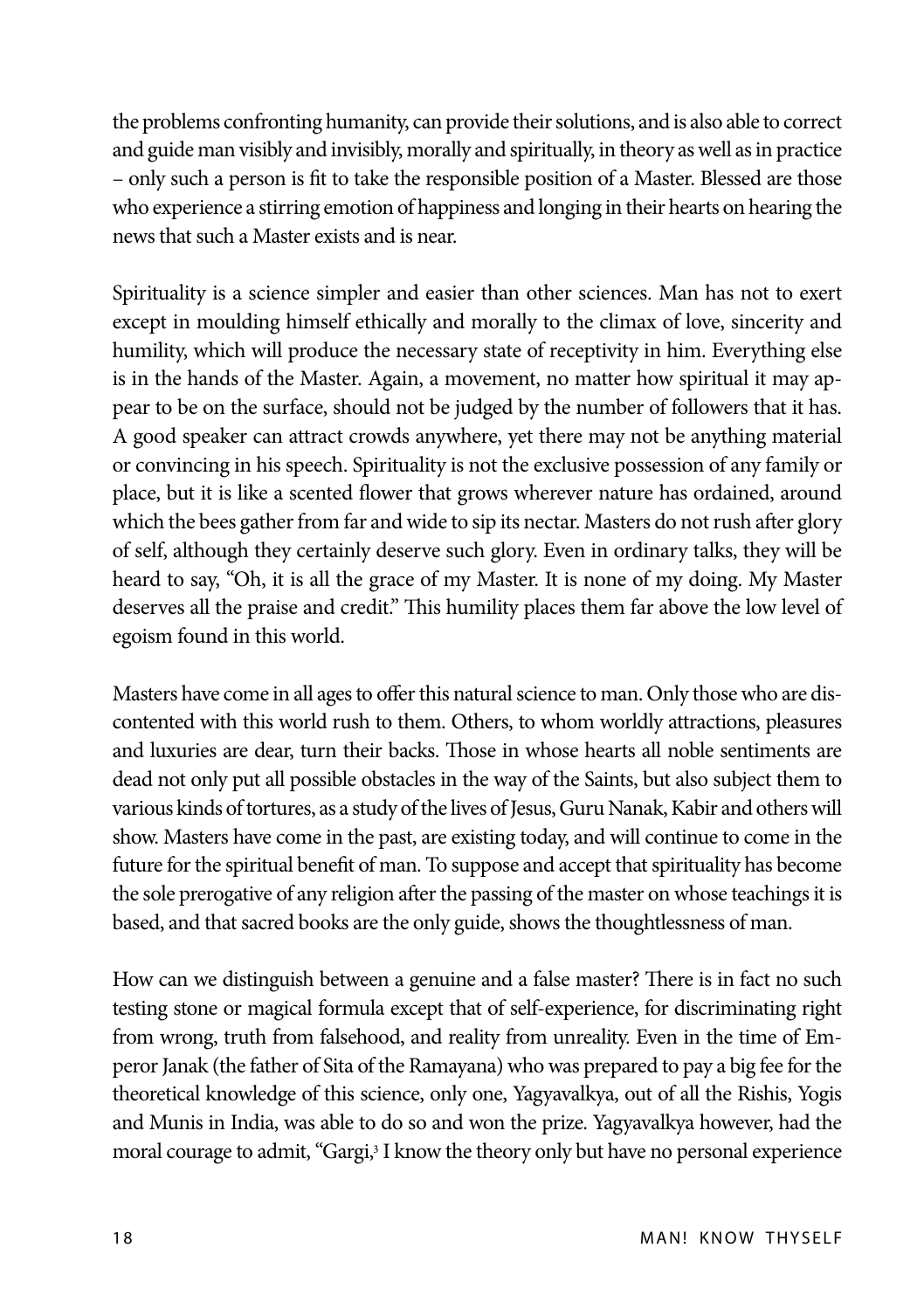of it." On a second occasion, Emperor Janak proclaimed that he wanted a practical experience of this science on a certain date, and that in a very short time too, not exceeding the time taken to straddle a horse and put each foot in its stirrup. Great Yogis and Rishis throughout the length and breadth of India were invited, but at the appointed time only one person stepped forward to accept the challenge. This was a hunchback named Ashtavakra, who had eight humps in his body. The audience, taking him for a maniac, laughed aloud at his appearance. Ashtavakra said, "How can you expect to get spiritual experience from these cobblers you have collected, who have eyes only for the skin of the body but cannot see within?" The experience was duly given to the Emperor within the allotted time. The point to consider is that at the time when spirituality was thriving, only one person came forward to accept the challenge. In these times then, when materialism is on the increase, we do not find competent Masters growing like mushrooms. So search we must, not allowing false propaganda, the testimony of others, blind faith, the promise of future happiness, and our regard for position, wealth and pleasure, to lead us astray. When such personalities come, they are competent to give life to millions of people who go to them. They are the children of light, and give light to all humanity.

Blind faith is one of the main obstacles to overcome. What we simply listen to, read, or follow without investigating as to what and where it will lead to, is blind faith. If one is careless and forgets the ends while following the means, so that he does not see whether he is nearing the end or not, it is still blind faith. When one goes to a Master and listens attentively to the explanations given by him on the subject of gaining Self-Knowledge by self-analysis, duly supported by one or more quotations from the valuable sayings of various Saints, he is intellectually convinced to tread the path as an experimental measure and act up to what the Master says with faith for the time being. This is the first stepping-stone to learn about reality. When he has the first-hand experience, of whatever degree it may be, he is convinced and progresses from day to day. Today man listens to talks, lectures and sermons, accepts and believes these all his life, and takes for granted that he has been placed firmly on the way to salvation. But when death comes with all its sufferings, pangs of separation, and fears of the unknown, he realizes his mistake. Man's life-long habit of attachment to his body occupies all his thoughts, while friends, doctors, relatives and priests stand by helpless and despairing.

<sup>&</sup>lt;sup>3</sup> Gargi was a female philosopher at the court of King Janak with whom Yagyavalkya was in dialogue on these subjects.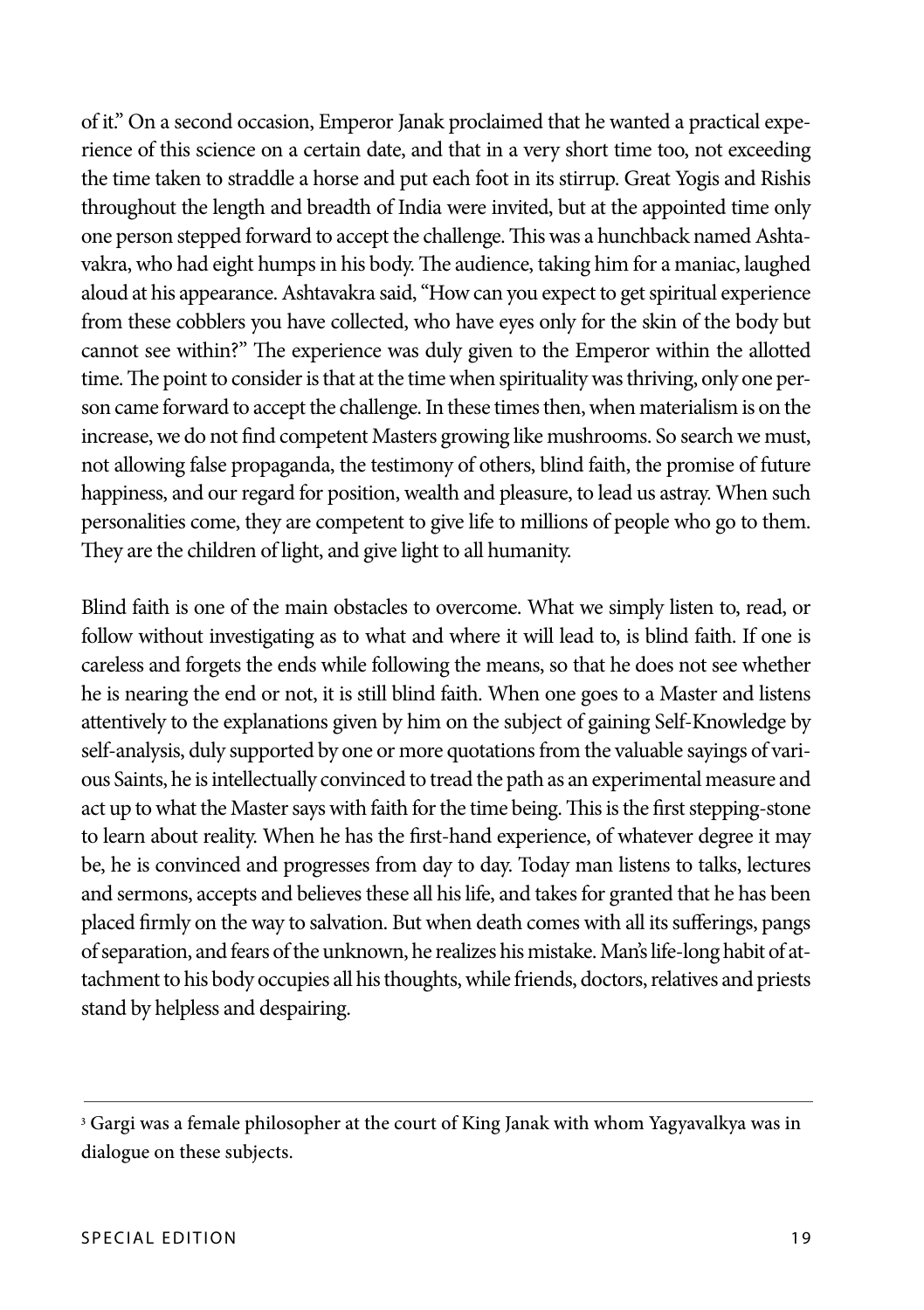It is here that the science of Para Vidya is of great help to us. The soul's withdrawal from the body is greatly eased and the Master appears to receive and guide it further in the beyond. Death is to such a one the happiest of events and like marriage, is the union with the Beloved. He has already visited and convinced himself of the superiority of the higher regions and traverses the familiar territory without fear. My Master, Hazur Baba Sawan Singh Ji, when impressing the need of spiritual practices on His disciples, used to say to them, "Go and see a disciple dying to become convinced." Saints believe in salvation during one's lifetime and not in salvation after death. This is indeed a simple and easy science, and the disciple should never rest content with his Initiation without spiritual experience. He should then devote regular time to the spiritual practices, and the Master must be regularly informed of his progress. He should constantly seek the guidance of his Master personally or by letter, without entertaining thoughts that he is bothering Him. The Master knows by intuition how each disciple is faring and can remove most of his difficulties by thought transference or other means, but He wishes any difficulties in progress to be brought to His notice in writing.4

The ancient path of Surat Shabd Yoga or Para Vidya is one that can be followed by men, women and children of all ages without any difficulty, unlike other ways which involve complicated strenuous exercises and control of the breath. These, at the most, lead to a slight control over the self and a few paltry powers. The latter methods also require a strong physique and a rich diet. As such, they are condemned by the Masters as unsuited to this age, and as involving physical dangers to the body.

#### **The Science**

In the physical body, two main currents are working that control life: one a motor current (breathing or prana) and the other a sensory current, which may also be called attention or surat. The Masters ignore the former so that the breathing is not interfered with and the life process goes on. The sensory current ramifies throughout the entire body, but its main centre lies between and behind the two eyebrows, along with the mind. We have to withdraw the sensory current or spirit to its centre.

<sup>4</sup> In a circular dated 6 July, 1973, Sant Kirpal Singh explained the necessity and meaning of keeping the diary and at the same time announced that diaries were not to be sent to Him any longer.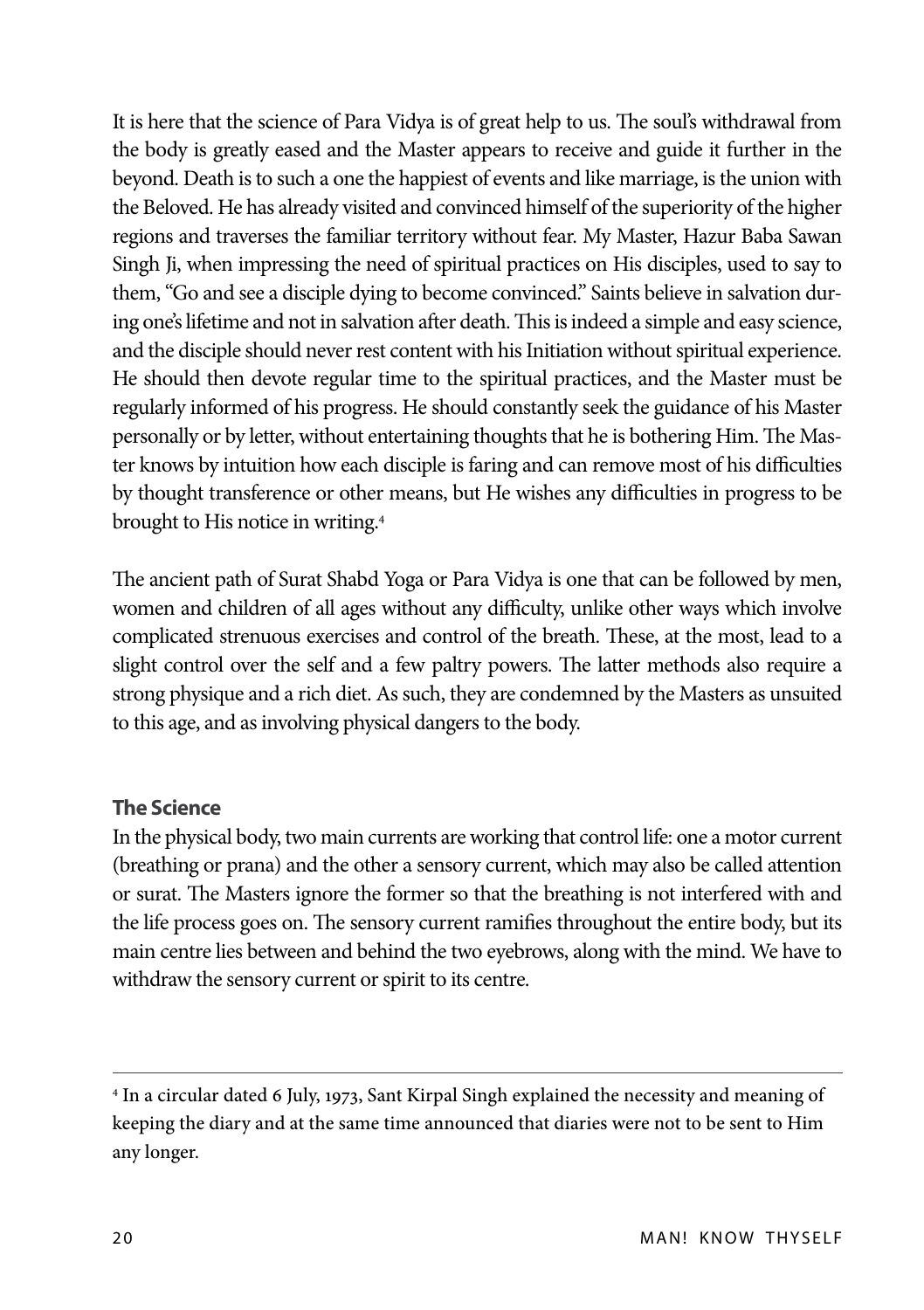#### **Initiation**

The mind will not allow man to have knowledge of the soul. Its nature is to seek pleasure and its constant fluctuations are difficult to subdue. Attuning one's self with the internal sound current is the best way to calm the mind and practice concentration. It does not matter what school of thought or society a man may belong to. He has not to convert himself and can remain where he is. There are no hard and fast rules, no rituals, no ceremonies, no pomp and show, no offering of gifts, not even of flowers. All that a disciple has to do is to enter inside and henceforth consider the body as his laboratory. With regard to the theory, he has to understand the following, which is briefly the pith of what he will hear at Satsangs:

1) The Master is not the body, He is the Power functioning through the body and uses it to teach and guide man in much the same way as a spirit uses a medium. Only in bodily form will the disciple be able to recognize his Master in the higher regions and here on earth.

2) The Master is Shabd, Word, Nad, etc., all of which refer to the God-into-expression Power of light and sound principle. By having contact with this Power, man is led back to his true home.

3) For the sake of those who are disillusioned with life, and who yearn for permanent happiness and peace away from the world and its worries, the Word assumes a body to afford them solace. The Bible says, "Word was made flesh and dwelt amongst us." Once a disciple contacts this Word (which is done at the time of Initiation by the Master), the audible form of this Word resides within him every moment of the day and night and never leaves him – not even after the end of man's physical existence on earth. It will go with him and stay with him until he achieves the final goal. The Word is also known as the voice of God or the sound current, and is the Life impulse given by the Master at the time of Initiation. It may be heard as a sound coming from a distance and gradually develops into such sweetness that no music on earth can excel it. It is the Water of Life, the Spring of Immortality, the Elixir of Life, the Nectar of Spirituality, etc., that is spoken of in Holy Books.

4) Man has an inner eye with which he can see within himself all the higher regions when the veil is rent asunder by a competent living Master. In this state he remains perfectly conscious and undergoes amazing experiences. To ascend into the higher regions without a competent Master is fraught with dangers.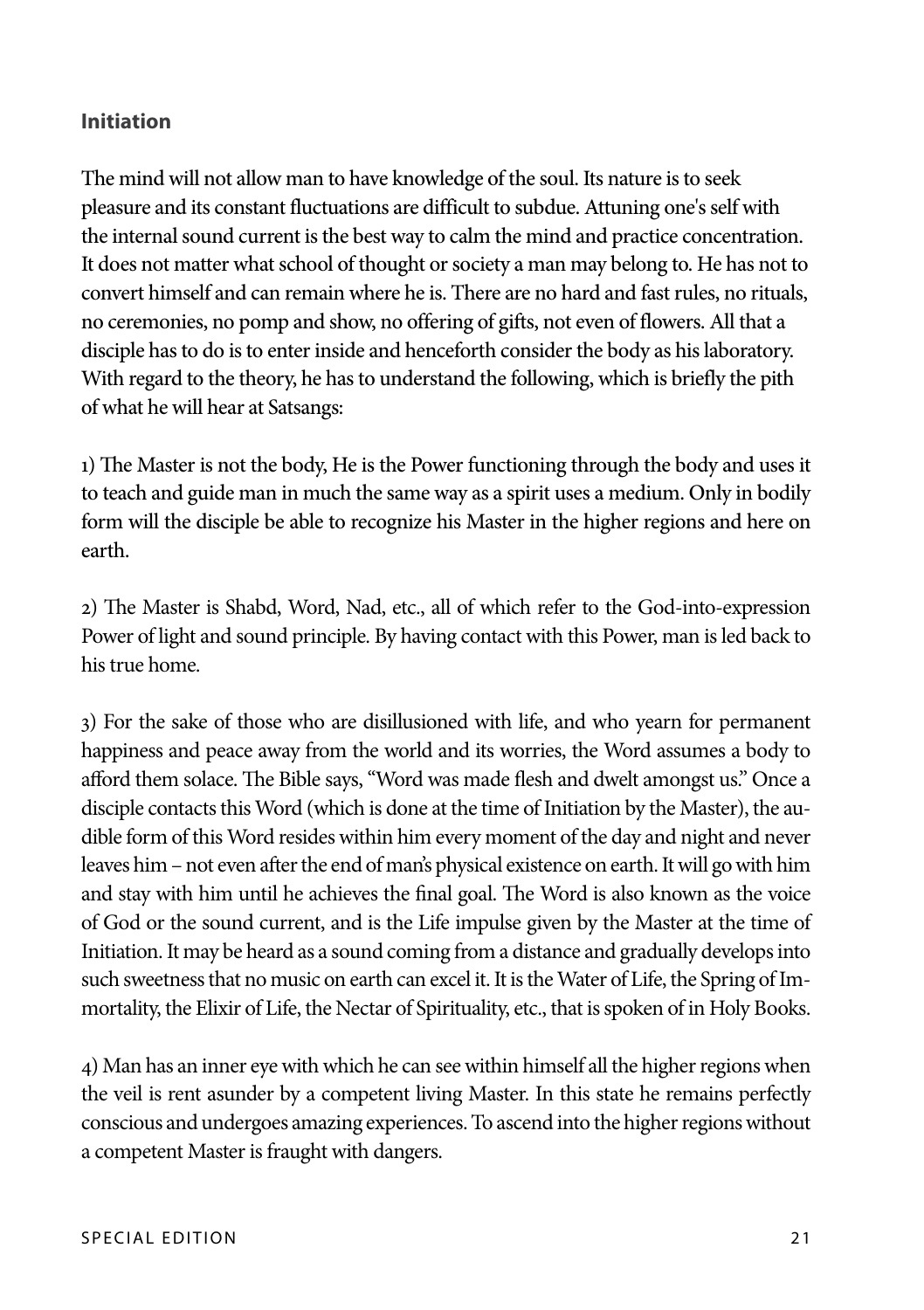#### **Simran**

The repetition of the Holy Names is given to the disciple at the time of Initiation as a guard against all dangers. It acts also as a password to all spiritual planes, gives strength and sustenance to the body and mind during trouble and afflictions, brings the soul nearer to the Master, is instrumental in achieving concentration, and imparts many other diverse powers. Simran taught by a so-called master is just a bunch of words. But these very words become electrified when charged with the attention and grace of a real Master.

Initiation commences with the explanation and description of inner spiritual regions and the way in which the path is to be pursued. The opening of the inner vision to see the inner regions, with their distinct heavenly lights, together with the contact with the divine link or sound current, constitutes the practical side of Initiation. Daily practice of these, combined with Simran, is meditation. In addition to this, the Master gives instructions on pure and simple living, the need of devoting regular time to the practices, and other words of sound advice. The whole ceremony takes from two to three hours. Diaries of one's spiritual progress must be kept and the mistakes of old and new disciples are corrected from time to time to insure progress.

#### **Miracles**

Master Saints never show any miracles to a disciple except in rare cases due to special circumstances. Miracles are in accordance with the laws of nature but are nevertheless terrible entangling webs, detrimental to the highest ideals of man in his approach to Almighty God. It is a subject that an ordinary man would not care to study, for the simple reason that it requires immense self-control and training of the mind, with restrictions that he would not like to tolerate or pursue. The miraculous powers achieved after a lengthy period of time are instrumental in doing both good and harm, and as they are utilized more for harm than anything else, they are termed as a disease by all truly spiritual persons. The Masters are in possession of Supreme Power, but their mission is sacred. A disciple whose inner vision has been opened sees any number of miracles at each step. To hesitate to believe in a Master without seeing miracles is as foolish as a refusal to believe that a certain person is a multi-millionaire unless he shows us his money. He may have all his money deposited in a bank and wishes to spend it in the wy that he chooses, without caring for public applause or approval. Out of an audience of several thousands watching a magician perform his tricks, only a very small number would thereby be induced to learn the art. Those who are anxious to see miracles are not true seekers.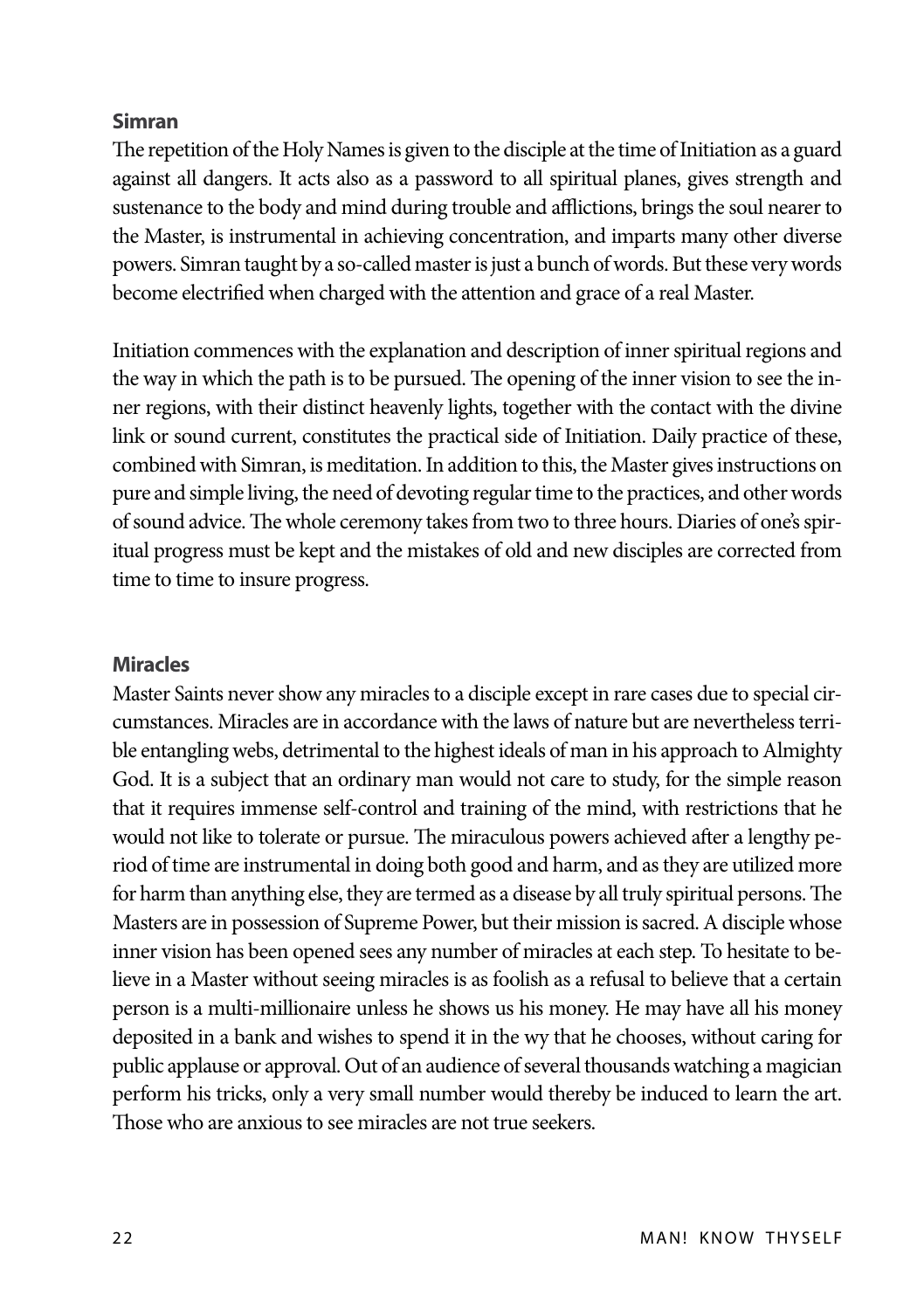#### **General**

Today the world is crying out for a better understanding, for peace and freedom from conflict. This Science of self-analysis that reveals the brotherhood of man and the fatherhood of God is the remedy which can reconstruct a healthy culture, and propagate harmony between man and man. He who claims to love the invisible God but has no regard or love for his visible fellow man is lost indeed. To love, revere and feel grateful to our fellow man is to love and revere God. So too, the love for the visible Master, our closest connecting link with God, is in reality love for the Supreme Father. We should therefore try to measure the depth of God's mercy and grace through a Master Saint, who is God's visible representative. It has spirituality as its end and is not idolatry. The atmosphere in which such a genuine Master moves is charged with currents of peace and love which affect those who come into contact with Him. Even letters written by or on behalf of Him carry currents of ecstasy that influence the innermost recesses of the heart.

Guru precedes God. Such a person was Master Hazur Baba Sawan Singh Ji Maharaj, who remained with His disciples for a great number of years and now, even after He has left the body, still watches over His loved ones and also those who contacted Him once with love and sincerity in their hearts. Love knows no law, and He is still appearing in His Radiant Form, even on lower spiritual planes, for their sake. Not one, but hundreds can testify to what ignorant people would call an illusion. On the physical plane, He is still showering His blessings through His medium at Ruhani Satsang,<sup>5</sup> Sawan Ashram, who now in turn guides men in all spiritual matters. One bulb is fused and is replaced by another. The same Power works and the same light now shines from a new bulb. All who approach the Master get positive experiences. Anybody who wishes to avail himself of such a golden opportunity has only to contact the Master and his wishes will be fulfilled, his heart will overflow with happiness, and his weary shoulders will be relieved of their burden of cares and worries.

<sup>5</sup> Ruhani Satsang was the organisation founded by Sant Kirpal Singh at the request of His Master Baba Sawan Singh with its headquarters in Sawan Ashram in Delhi where Sant Kirpal Singh lived and worked.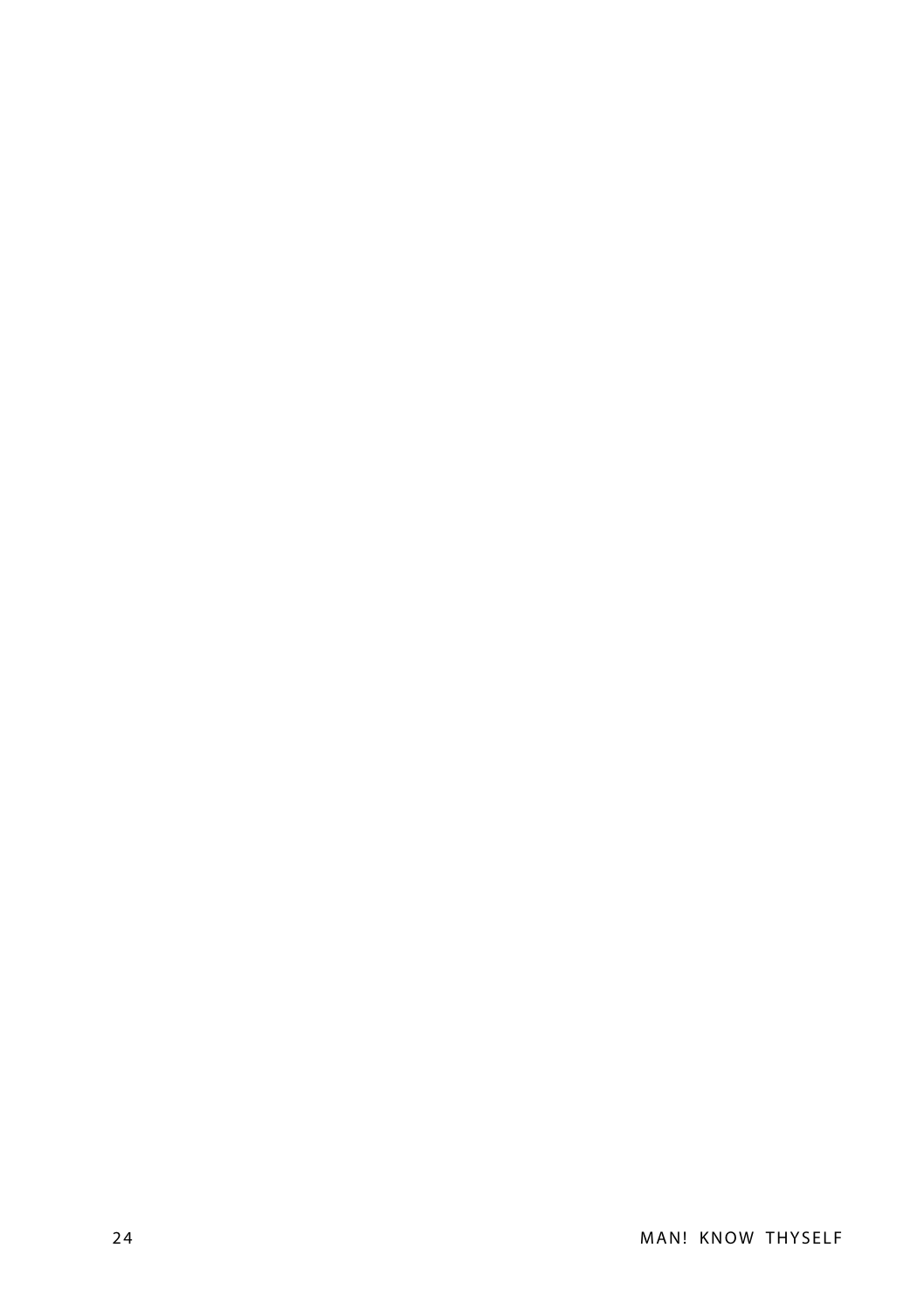## Epilogue

"Love knows no law" – these words of Sant Kirpal Singh describe the special way the Almighty Godpower is working. And He speaks with overflowing love in the following words as well: "In times of calamity, the Father Himself comes to rescue of His children."

This brochure repeatedly tells of a "living Master", whom one has to meet while he lives in this world. This refers to the law of the Iron Age, in which it was destined by the Highest Power that for man's guidance and spiritual development always one Master succeeded another.

But nowadays, in this special time of change from the Iron to the Golden Age, Sant Kirpal Singh came with the competency of the Almighty Power, which works directly and independently. This Power is not bound to the physical body, but is capable of continuing the work even after having left the body. If this is the case, the outer work of a physical Master is not needed.

With that said Sant Kirpal Singh gave special commandments for His further Mission to His devoted disciples Dr. Harbhajan Singh and his wife, Biji Surinder Kaur. He guaranteed that for the time coming He Himself will be responsible for the inner work and conscious people or Gurmukhs (developed disciples) will take on the task to explain the theory and to give a practical example for a spiritual life.

It is still on Him alone to link the soul with the Godpower, to give inner guidance and to wind up the karma of the disciples. Sant Kirpal Singh Himself in the book "Godman" (Chapter 4, page 38) explained:

*"After His passing away one may derive benefit form the Satsang conducted by a Gurmukh who is carrying on the duties of Guru, and may consult him in case he has some difficulty. It*  is, however, of the utmost importance that the Master is not to be changed on any account. *Loyalty to the Master who has initiated the spirit and whom the spirit has pledged his troth demands the recognition that the Master is competent to impart further guidance and instructions, even when He is working on the spiritual plane after having left the physical world."*

Sant Kirpal Singh commissioned His Gurmukhs Dr. Harbhajan Singh and Biji Surinder Kaur to carry on His Mission and to build up Kirpal Sagar. The project Kirpal Sagar, lo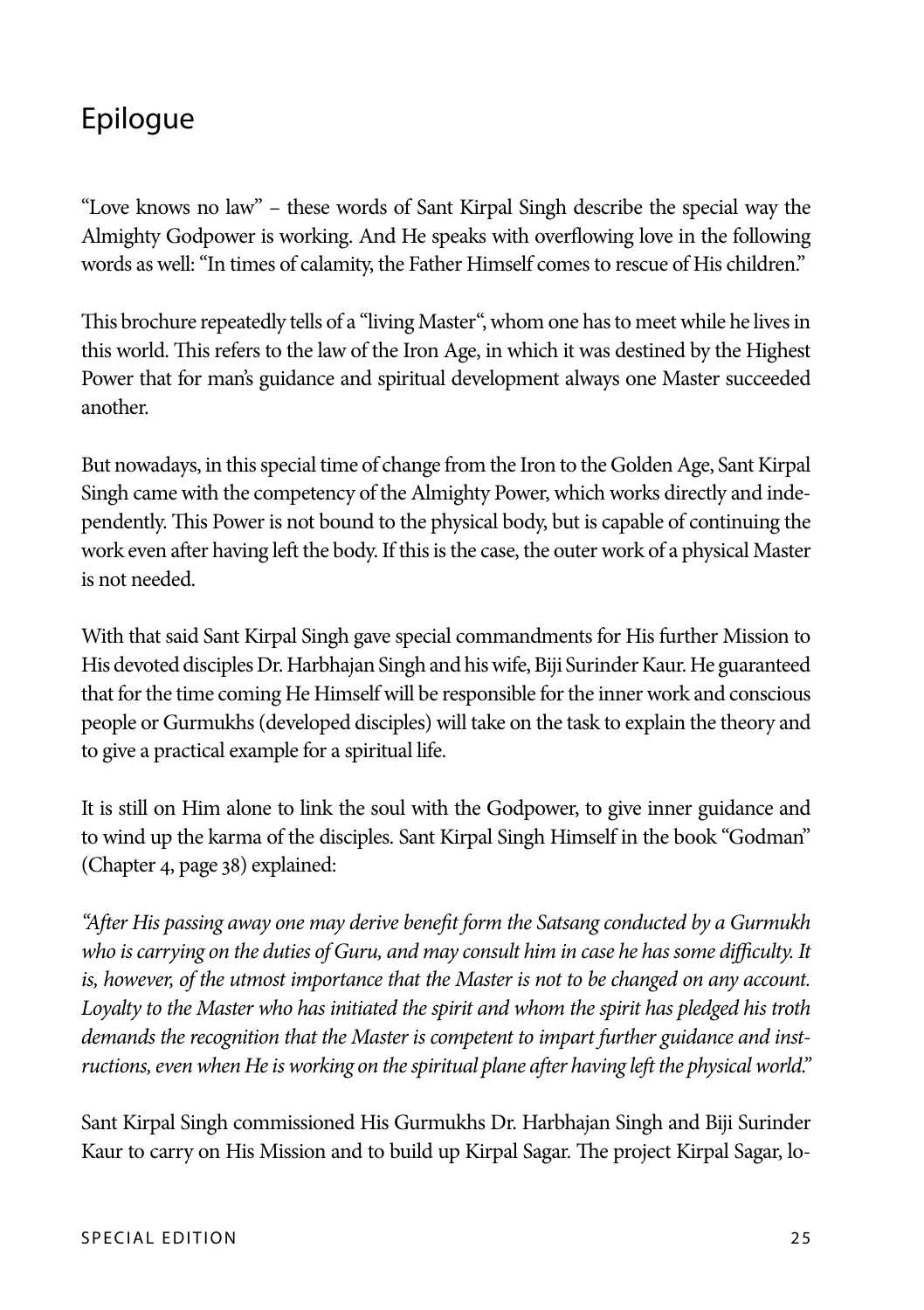cated in the north of India, is a place open to all people irrespective of caste, color, creed or nationality.

The aim of its manifold activities is to form a foundation for the integral development of man – physically, socially, ethically and spiritually – and to enable him to attain Selfknowledge and God-knowledge.

Sant Kirpal Singh summed up the basic principles in six words as a guide-line for everybody: "BE GOOD – DO GOOD – BE ONE"

#### **Further information about the project Kirpal Sagar and the activities of Unity of Man is available on www.kirpal-sagar.org.**

Before Sant Kirpal Singh left His body, He wrote in His last circular letter, dated 15 May 1974:

"The campaign of Unity of Man will neither be tagged with Ruhani Satsang nor with any other similar organization. The enthusiasm of its admirers will be the real force working behind the campaign."

He based the movement Unity of Man on practical spirituality, in which everyone is striving to develop themselves constantly, to serve God in every human being and to work for the spreading of Sant Kirpal Singh's Mission all over the world. Dr. Harbhajan Singh told concerning this, "The more you live for others, and serve them, the more you are also developed".

Whoever searches for Self-knowledge and God-knowledge will find the valuable treasure of spiritual knowledge in this brochure and according to the law of demand and supply which works at every time it is possible today as well to attain what Sant Kirpal Singh is speaking of therein.